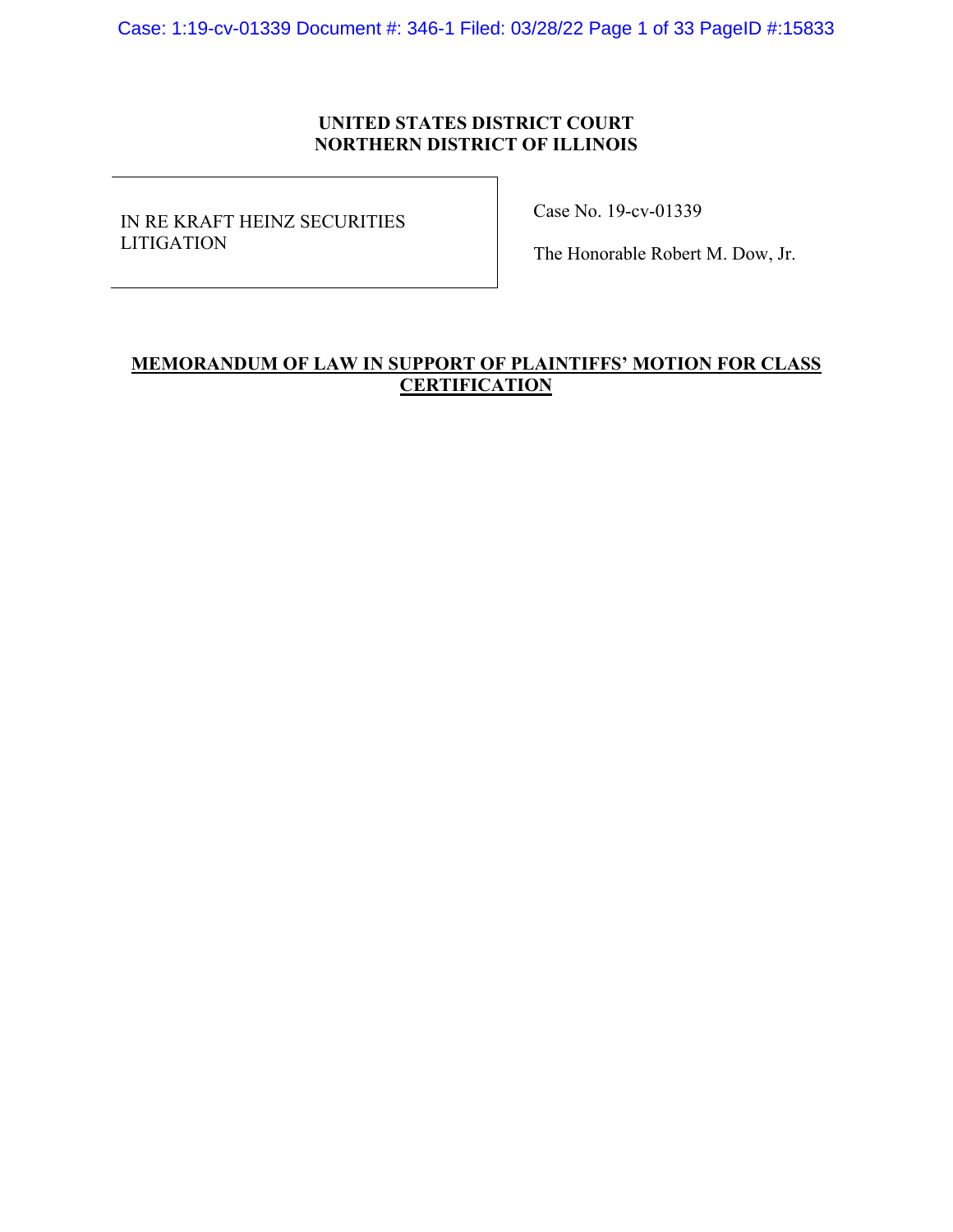# **TABLE OF CONTENTS**

**Page** 

| A.        |                                                                                                                                 | The Merger and Defendants' Representations Regarding Cost-                                                              |      |                                                                            |  |
|-----------|---------------------------------------------------------------------------------------------------------------------------------|-------------------------------------------------------------------------------------------------------------------------|------|----------------------------------------------------------------------------|--|
| <b>B.</b> |                                                                                                                                 | Unbeknownst to Investors, Defendants Employed Destructive<br>Cost-Cuts to Seek Short-Term Profits, Crippling Chances of |      |                                                                            |  |
| C.        | KHC's Business Further Deteriorates as a Result of Its Cost-<br>Cutting Practices, While 3G Unloads \$1 Billion in Inflated KHC |                                                                                                                         |      |                                                                            |  |
| D.        | The Truth Regarding the Damage Wrought by Defendants'                                                                           |                                                                                                                         |      |                                                                            |  |
|           |                                                                                                                                 |                                                                                                                         |      |                                                                            |  |
| A.        |                                                                                                                                 |                                                                                                                         |      | Securities Cases Are Particularly Well-Suited for Class                    |  |
| <b>B.</b> |                                                                                                                                 |                                                                                                                         |      |                                                                            |  |
|           | 1.                                                                                                                              |                                                                                                                         |      |                                                                            |  |
|           | 2.                                                                                                                              |                                                                                                                         |      | Questions of Law and Fact Are Common to Members of                         |  |
|           | 3.                                                                                                                              |                                                                                                                         |      |                                                                            |  |
|           | 4.                                                                                                                              |                                                                                                                         |      |                                                                            |  |
|           |                                                                                                                                 | (a)                                                                                                                     |      | Plaintiffs' Interests Are Not Antagonistic to the                          |  |
|           |                                                                                                                                 | (b)                                                                                                                     |      | Proposed Class Counsel Are Adequate and Satisfy                            |  |
| C.        |                                                                                                                                 |                                                                                                                         |      |                                                                            |  |
|           | 1.                                                                                                                              |                                                                                                                         |      |                                                                            |  |
|           |                                                                                                                                 | (a)                                                                                                                     |      | Common Issues of Falsity, Materiality, Loss                                |  |
|           |                                                                                                                                 | (b)                                                                                                                     |      | Common Issues of Reliance Predominate Based on                             |  |
|           |                                                                                                                                 |                                                                                                                         | (i)  | KHC's Common Stock Was Listed and<br>Traded on the Nasdaq, a Presumptively |  |
|           |                                                                                                                                 |                                                                                                                         | (ii) | Cammer Factor 1: High Weekly Volume16                                      |  |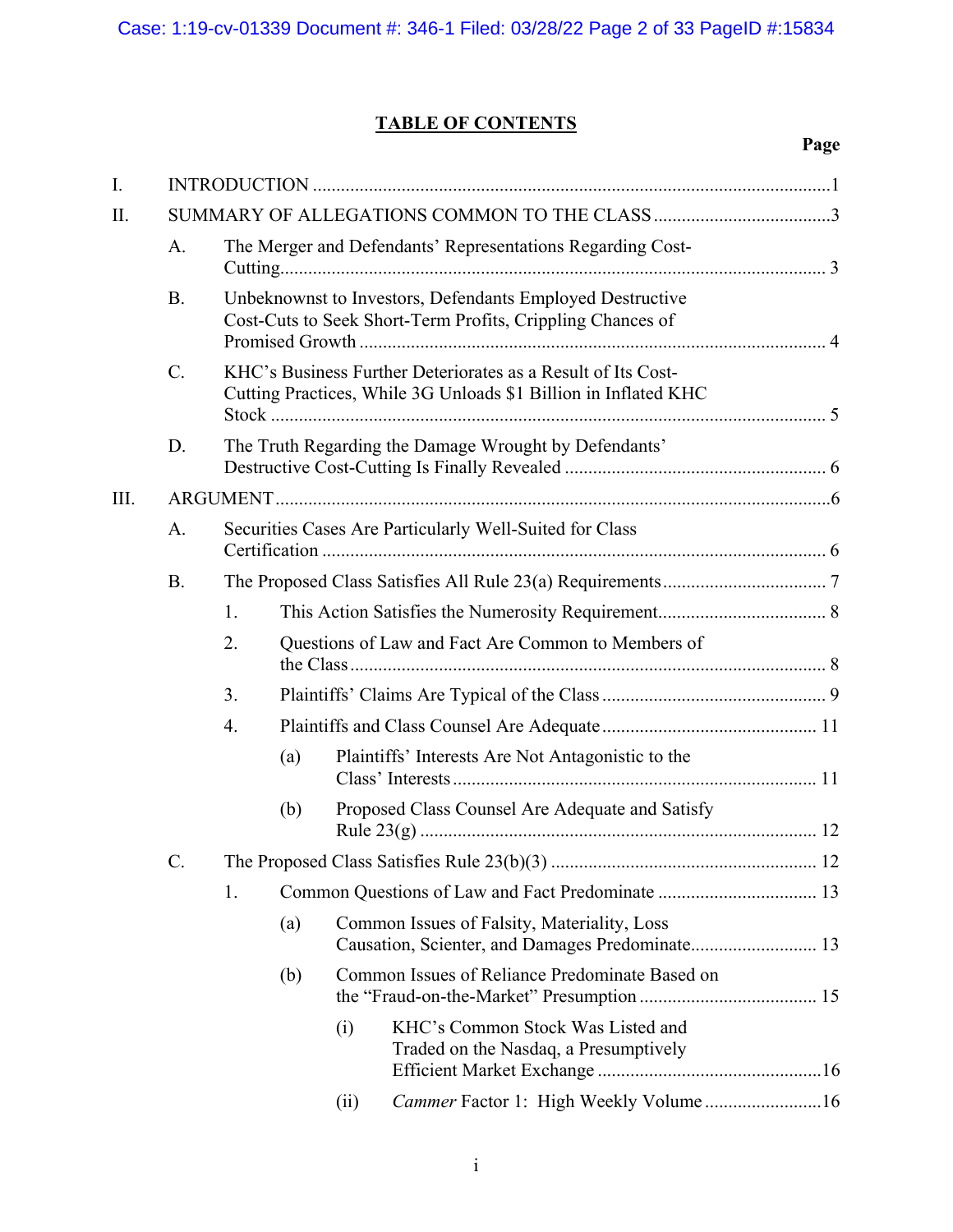|     |    | (iii)   | Cammer Factor 2: Significant Analyst                                                   |  |
|-----|----|---------|----------------------------------------------------------------------------------------|--|
|     |    | (iv)    | Cammer Factor 3: Market                                                                |  |
|     |    | (v)     |                                                                                        |  |
|     |    | $(v_i)$ | <i>Cammer</i> Factor 5: The Cause-and-Effect<br>Relationship Between KHC-Specific News |  |
|     |    | (vii)   | <b>Additional Factors Confirming Market</b>                                            |  |
|     |    | (viii)  |                                                                                        |  |
|     | 2. |         |                                                                                        |  |
| IV. |    |         |                                                                                        |  |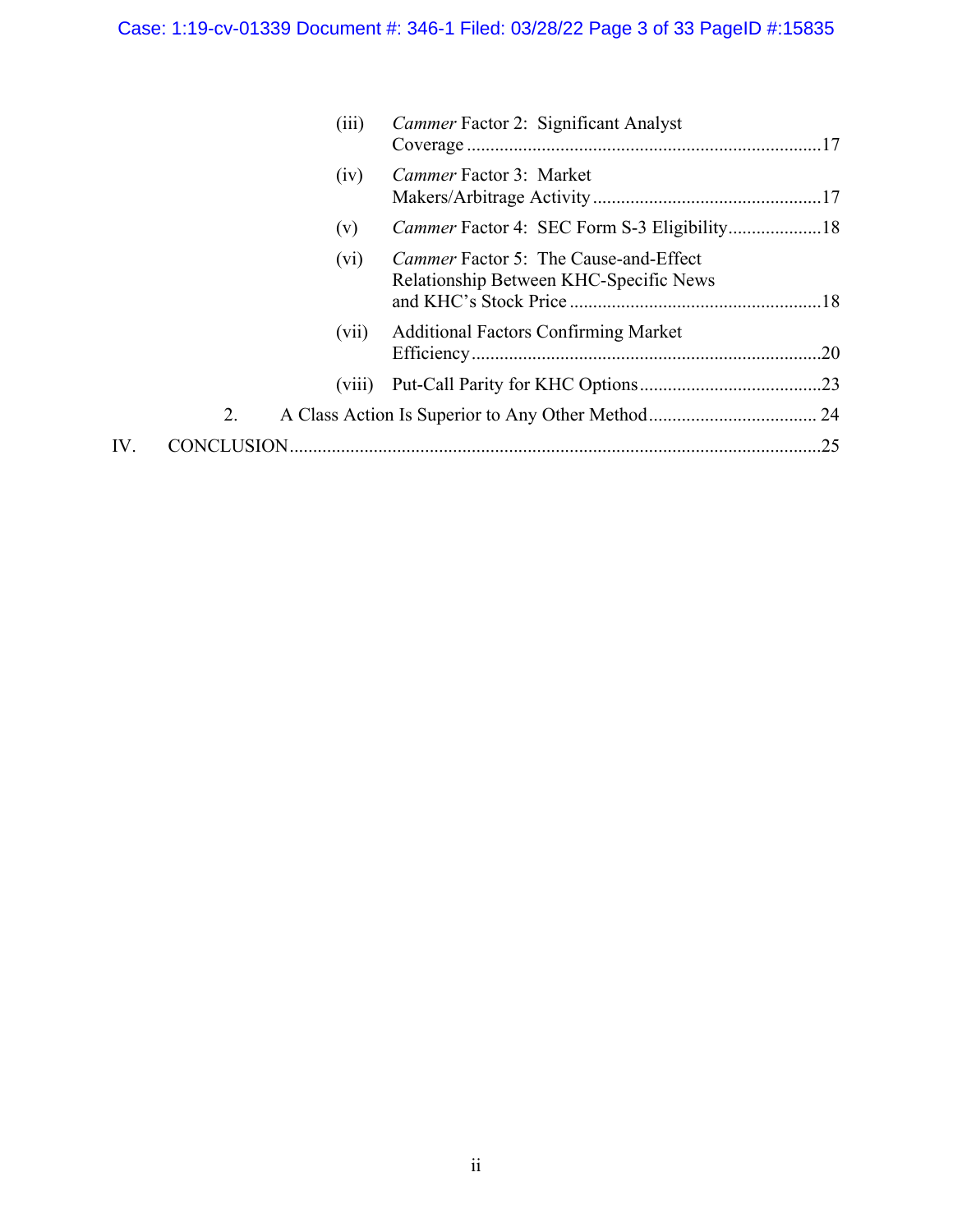# **TABLE OF AUTHORITIES**

# **Page(s)**

# **Cases**

| Affiliated Ute Citizens v. United States,                           |  |
|---------------------------------------------------------------------|--|
| In re Alstom SA Sec. Litig.,                                        |  |
| Amgen, Inc. v. Conn. Ret. Plans & Trust Funds,                      |  |
| In re Anicom Inc. Sec. Litig.,                                      |  |
| In re Bank One Sec. Litig./First Chi. S'holder Claims,              |  |
| Basic Inc. v. Levinson,                                             |  |
| Bennett v. Sprint Nextel Corp.,                                     |  |
| Billhofer v. Flamel Techs., S.A.,                                   |  |
| Cammer v. Bloom,                                                    |  |
| Carpenters Pension Tr. Fund of St. Louis v. Barclays PLC,           |  |
| Cheney v. Cyberguard Corp.,                                         |  |
| City of Miami Gen. Emps.' & Sanitation Emps.' Ret. Tr. v. RH, Inc., |  |
| In re Cobalt Int'l Energy, Inc. Sec. Litig.,                        |  |
| In re DVI Sec. Litig.,                                              |  |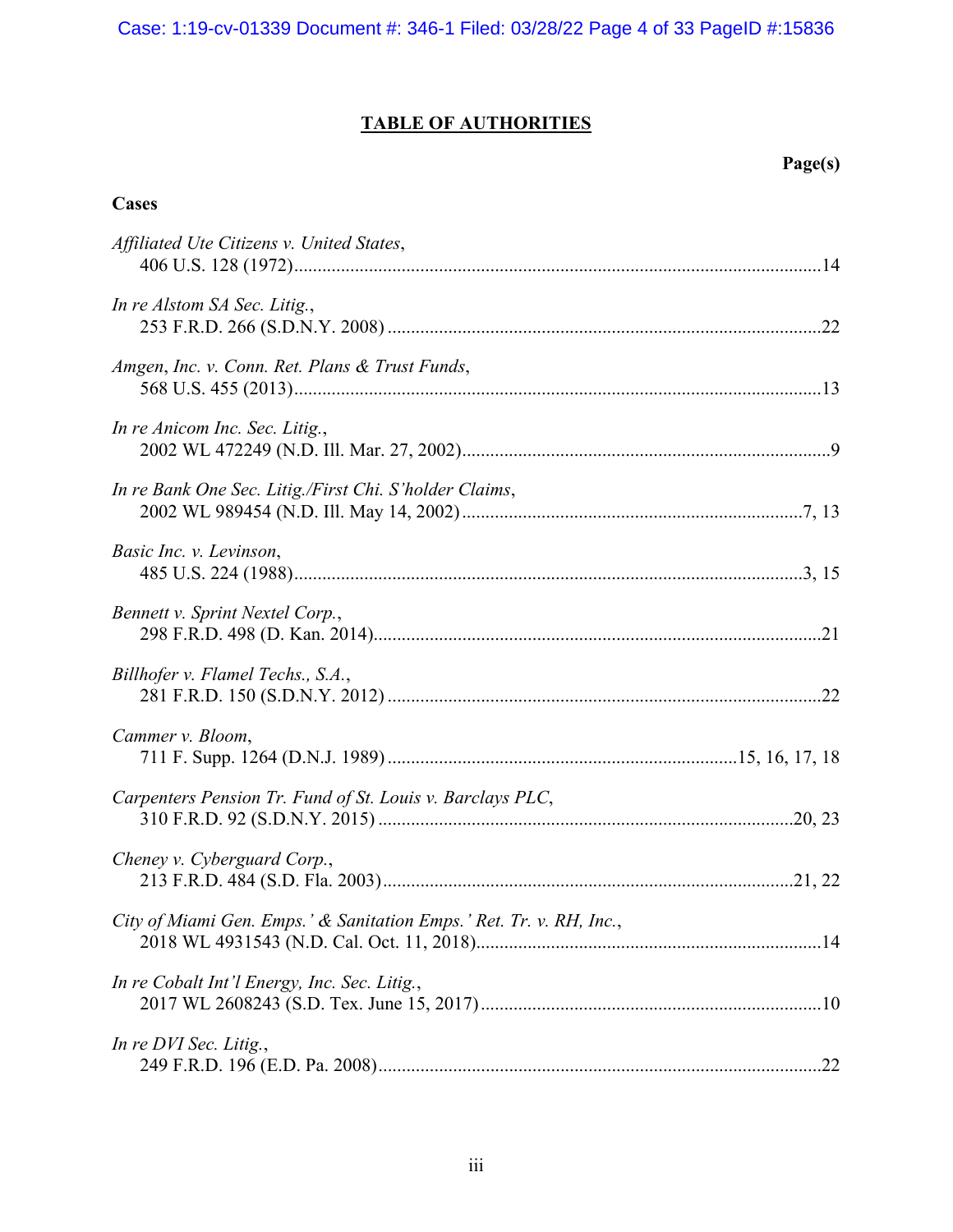# Case: 1:19-cv-01339 Document #: 346-1 Filed: 03/28/22 Page 5 of 33 PageID #:15837

| In re DVI, Inc. Sec. Litig.,                        |  |
|-----------------------------------------------------|--|
| In re Enron Corp. Sec. Derivative & "ERISA" Litig., |  |
| Feldman v. Motorola, Inc.,                          |  |
| Första AP-Fonden v. St. Jude Med., Inc.,            |  |
| In re Gen. Instrument Corp. Sec. Litig.,            |  |
| Grossman v. Waste Mgmt., Inc.,                      |  |
| In re Groupon, Inc. Sec. Litig.,                    |  |
| In re Groupon, Inc. Sec. Litig.,                    |  |
| Halliburton Co. v. Erica P. John Fund, Inc.,        |  |
| In re Hartmarx Sec. Litig.,                         |  |
| Kaplan v. S.A.C. Cap. Advisors, L.P,                |  |
| Keele v. Wexler,                                    |  |
| Kleen Prods. LLC v. Int'l Paper,                    |  |
| Kohen v. Pac. Inv. Mgmt. Co LLC,                    |  |
| Krogman v. Sterritt,                                |  |
| Makor Issues & Rights, Ltd. v. Tellabs, Inc.,       |  |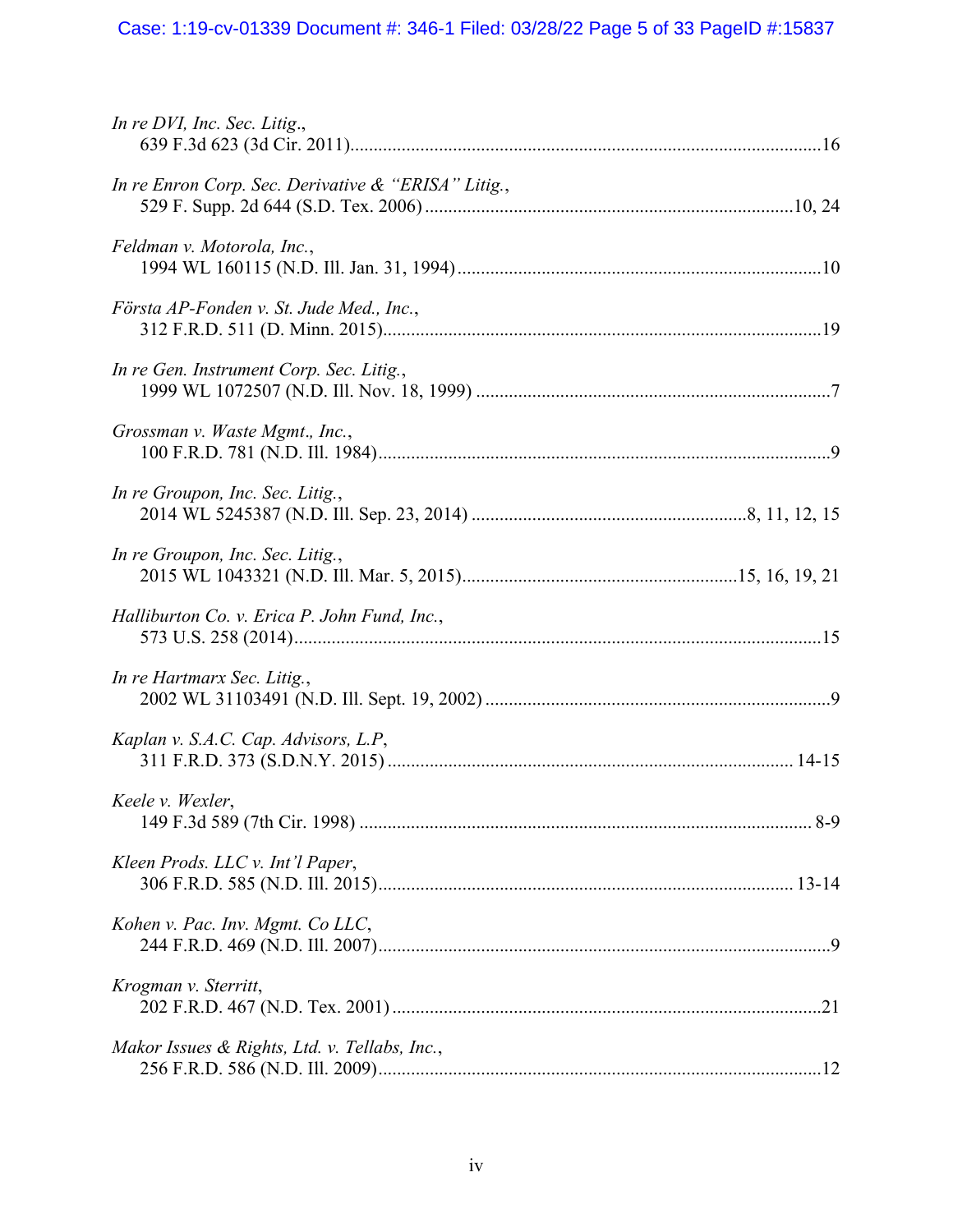# Case: 1:19-cv-01339 Document #: 346-1 Filed: 03/28/22 Page 6 of 33 PageID #:15838

| $McCabe$ v. Crawford & Co.,                              |  |
|----------------------------------------------------------|--|
| McIntire v. China MediaExpress Holdings, Inc.,           |  |
| In re Merck & Co. Inc., Sec., Deriv. & "ERISA" Litig.,   |  |
| Messner v. Northshore Univ. HealthSystem,                |  |
| Mullins v. Direct Digital, LLC,                          |  |
| In re Neopharm, Inc. Sec. Litig.,                        |  |
| Petrie v. Elec. Game Card, Inc.,                         |  |
| Pub. Emps.' Ret. Sys. of Miss. v. TreeHouse Foods, Inc., |  |
| Roach v. T.L. Cannon Corp.,                              |  |
| Rosario v. Livaditis,                                    |  |
| Roth v. Aon Corp.,                                       |  |
| In re Schering-Plough Corp./ENHANCE Sec. Litig.,         |  |
| Schleicher v. Wendt,                                     |  |
| Silverman v. Motorola, Inc.,                             |  |
| In re Stericycle, Inc. Steri-Safe Contract Litig.,       |  |
|                                                          |  |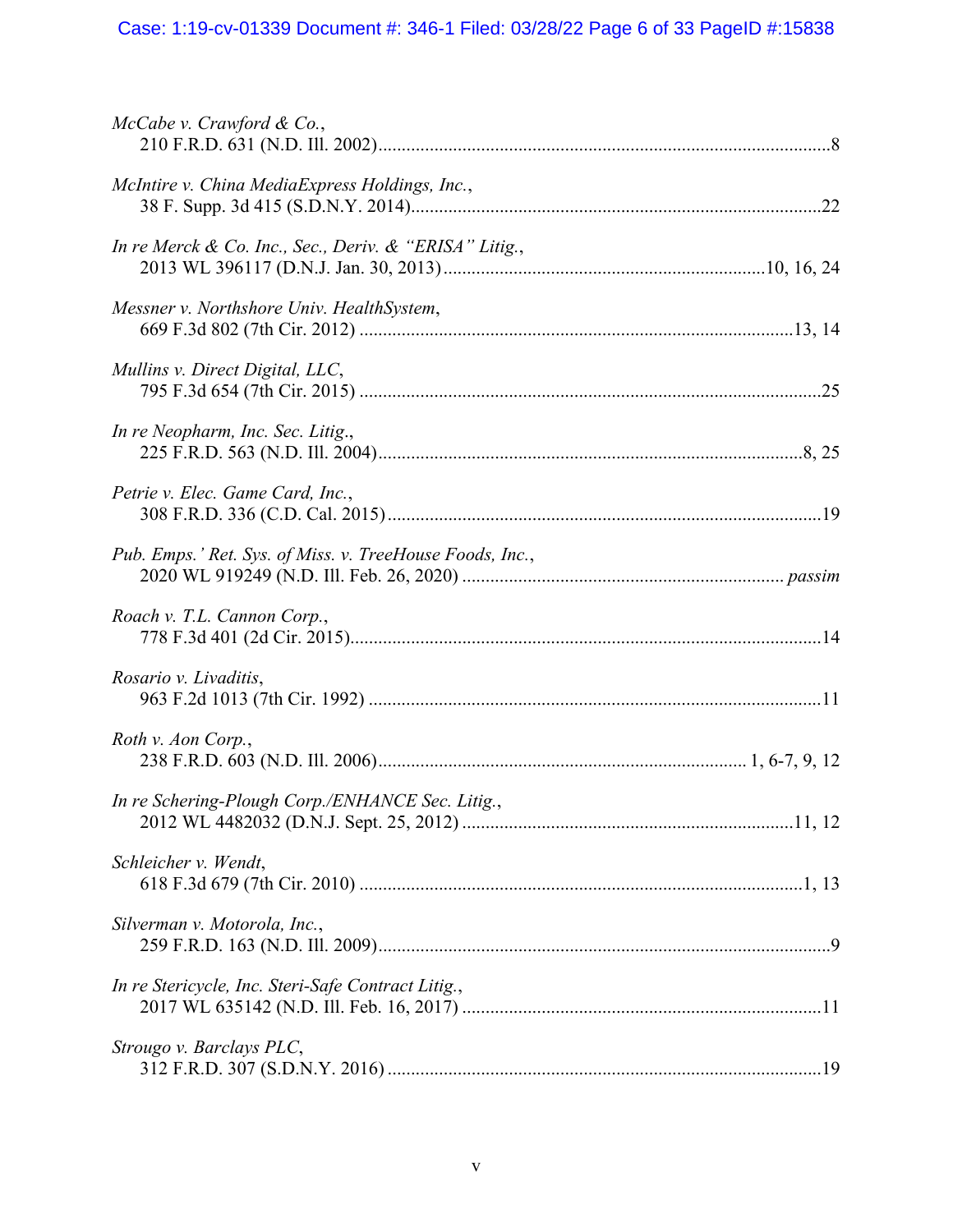# Case: 1:19-cv-01339 Document #: 346-1 Filed: 03/28/22 Page 7 of 33 PageID #:15839

| Tatz v. Nanophase Techs. Corp.,                                           |
|---------------------------------------------------------------------------|
| Tellabs, Inc. v. Makor Issues & Rights, Ltd.,                             |
| In re Teva Sec. Litig.,                                                   |
| Uhl v. Thoroughbred Tech. & Telecomms. Inc.,                              |
| Unger v. Amedisys Inc.,                                                   |
| W. Palm Beach Pension Fund v. DFC Glob. Corp.,                            |
| Waggoner v. Barclays PLC,                                                 |
| Wal-Mart Stores, Inc. v. Dukes,                                           |
| <b>Other Authorities</b>                                                  |
|                                                                           |
|                                                                           |
| William B. Rubenstein, NEWBERG ON CLASS ACTIONS § 22:81 (5th ed. 2021) 14 |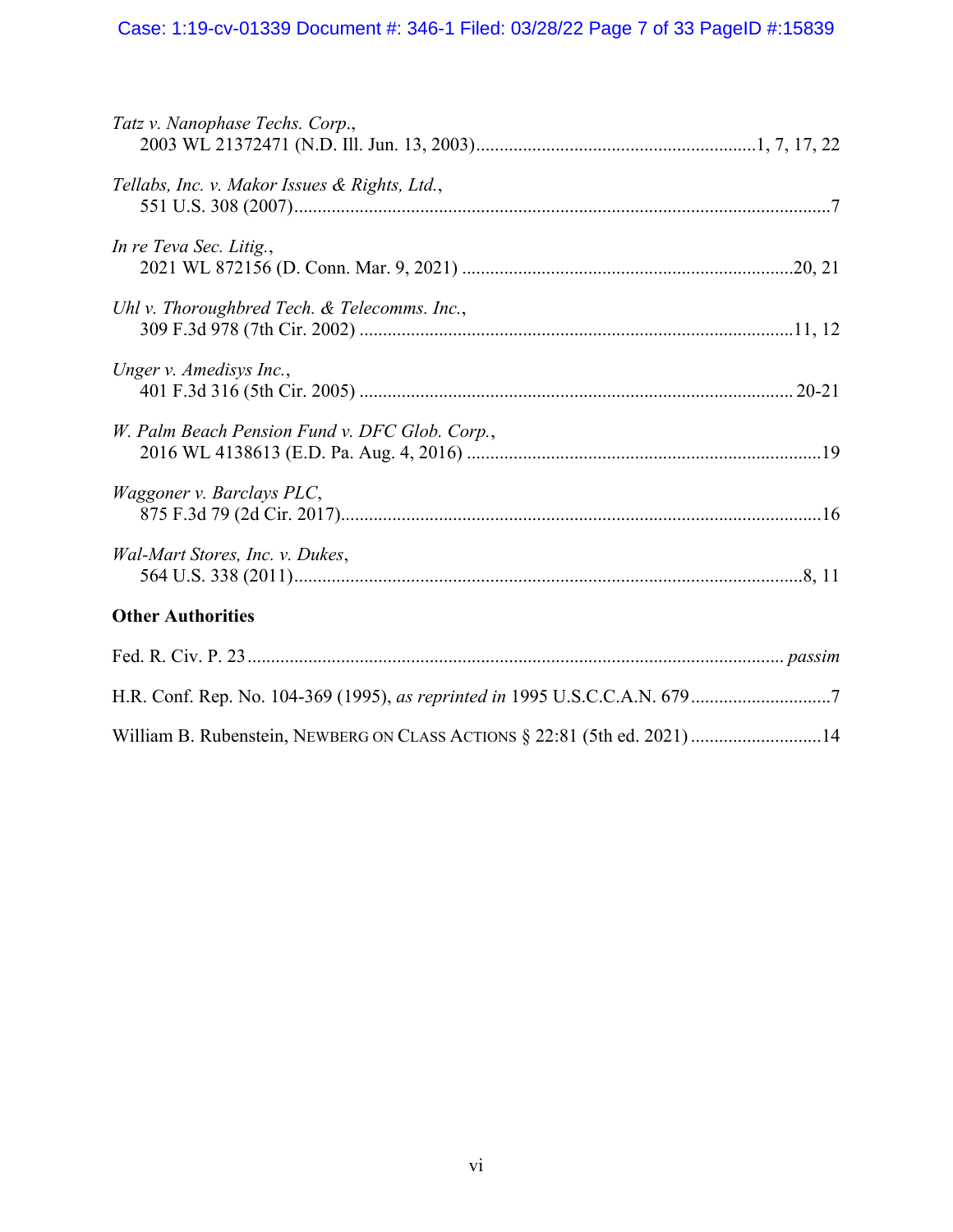Pursuant to Federal Rule of Civil Procedure ("Rule") 23, Lead Plaintiffs Sjunde AP-Fonden ("AP7") and Union Asset Management Holding AG ("Union"), together with additional named Plaintiff Booker Enterprises Pty Ltd. (collectively, "Plaintiffs"), respectfully submit this Memorandum of Law in support of their Motion for Class Certification (the "Motion").

# **I. INTRODUCTION**

 $\overline{a}$ 

"It is established law in the Northern District of Illinois and the Seventh Circuit that class certifications are the preferred method of dealing with securities fraud cases." *Roth v. Aon Corp.*, 238 F.R.D. 603, 605 (N.D. Ill. 2006).<sup>1</sup> Indeed, "[c]ourts in this district recognize that[] securities fraud cases are uniquely situated to class action treatment since the claims of individual investors are often too small to merit separate lawsuits." *Tatz v. Nanophase Techs. Corp*., 2003 WL 21372471, at \*3 (N.D. Ill. Jun. 13, 2003). As the Seventh Circuit explained: "[w]hen a large, public company makes statements that are said to be false, securities-fraud litigation regularly proceeds as a class action." *Schleicher v. Wendt*, 618 F.3d 679, 681 (7th Cir. 2010). Accordingly, in securities actions, "class certification is routine." *Id*. at 682. This case is no exception.

Plaintiffs move for certification of a class consisting of all persons or entities who purchased or otherwise acquired The Kraft Heinz Company ("KHC" or the "Company") common

<sup>1</sup> Unless otherwise noted: (i) all internal citations and quotation marks are omitted and all emphasis is added; (ii) citations to "Ex. \_\_" are to the exhibits attached to the accompanying Declaration of Katherine M. Sinderson in Support of Plaintiffs' Motion for Class Certification; (iii) capitalized terms shall have the same meanings as in the Consolidated Amended Class Action Complaint (ECF No. 274) (the "Complaint"); and (iv) citations to " $\blacksquare$ " refer to paragraphs in the Complaint.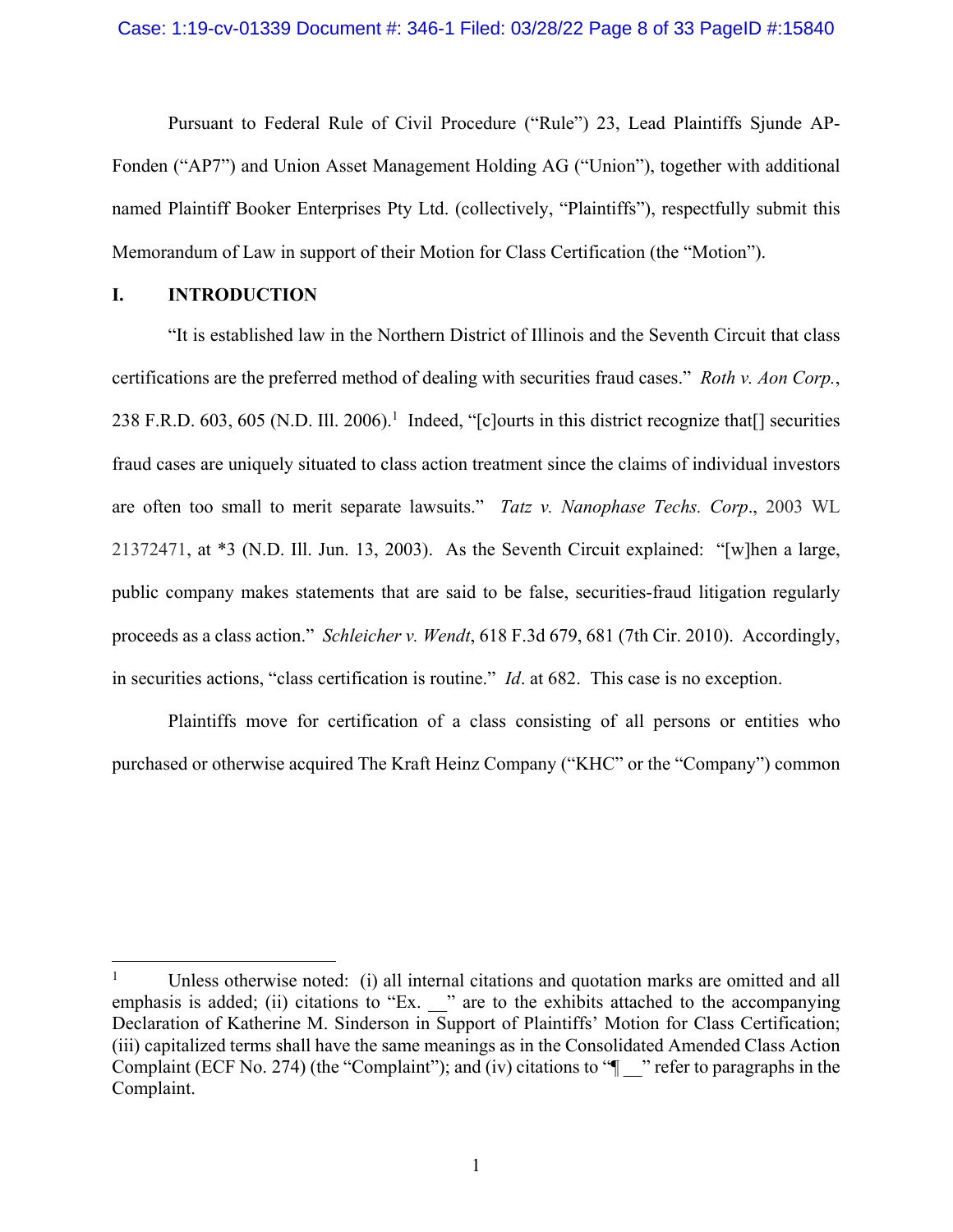#### Case: 1:19-cv-01339 Document #: 346-1 Filed: 03/28/22 Page 9 of 33 PageID #:15841

stock and/or options between November 6,  $2015^2$  and August 7, 2019, inclusive (the "Class Period") and were damaged thereby (the "Class").<sup>3</sup>

The proposed Class plainly satisfies Rule 23's numerosity and commonality requirements, as the Class is comprised of hundreds, if not thousands, of investors of whose claims under the federal securities laws are based on Defendants' common course of fraudulent conduct and concern the same facts. Rule 23's typicality requirement is also satisfied—Plaintiffs, like all other Class members, suffered damages as a result of purchasing KHC securities at prices that were artificially inflated by Defendants' material misrepresentations and omissions regarding, among other things, KHC's cost-cutting measures, financial results, internal controls, and goodwill impairment testing. Similarly, Union suffered damages as a result of purchasing KHC common stock contemporaneously with 3G's sale of KHC common stock, while 3G was in possession of material non-public information regarding, among other things, KHC's true financial condition.

Plaintiffs also satisfy Rule 23's adequacy requirement. All three Plaintiffs: (i) understand their fiduciary duties to the Class, have actively prosecuted this case, and have acted, and will continue to act, in the best interests of all Class members; (ii) have retained adequate counsel, highly experienced in securities fraud and other complex class action litigation; and (iii) have no conflicts with other Class members. In addition, this action satisfies Rule  $23(b)(3)$ 's predominance

<u>.</u>

<sup>2</sup> Defendants' first alleged misstatement was made after the close of trading on November 5, 2015. ¶ 341; *see* Kraft Heinz Co. Third Quarter Results Conference Call (Nov. 5, 2015 at 5:00 PM) https://ir.kraftheinzcompany.com/events/event-details/kraft-heinz-company-third-quarter-resultsconference-call. Accordingly, the Class Period begins on the next trading day, November 6, 2015. 3 Excluded from the Class are: (i) The Kraft Heinz Company, 3G Capital Partners and its affiliated funds ("3G"), Paulo Basilio, Alexandre Behring, Bernardo Hees, David Knopf, Rafael Oliveira, and George Zoghbi (collectively, "Defendants"); (ii) any directors and officers of KHC or 3G during the Class Period and members of their immediate families; (iii) the subsidiaries, parents, and affiliates of KHC and 3G; (iv) any firm, trust, corporation, or other entity in which KHC or 3G has or had a controlling interest; and (v) the legal representatives, heirs, successors, and assigns of any such excluded party.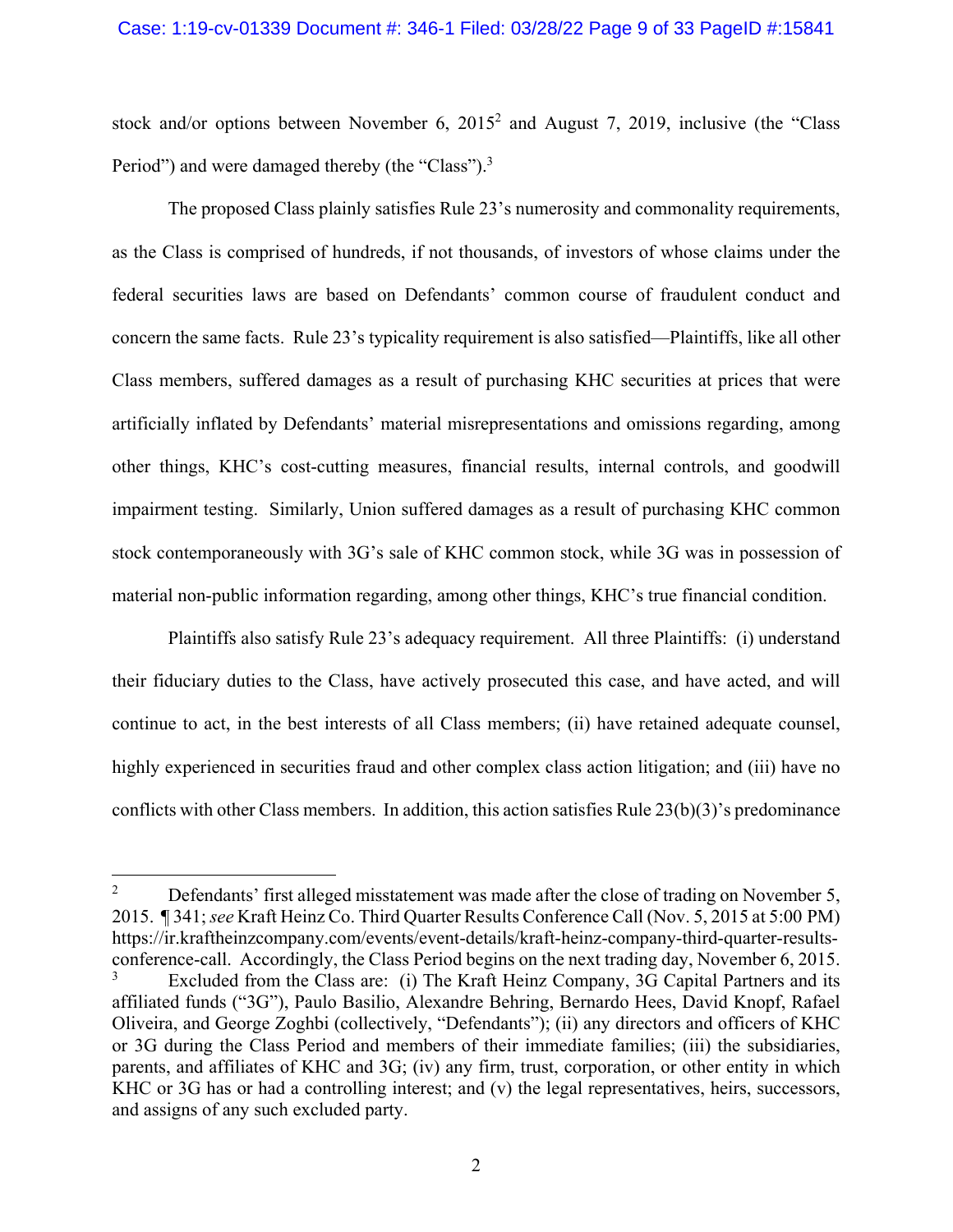#### Case: 1:19-cv-01339 Document #: 346-1 Filed: 03/28/22 Page 10 of 33 PageID #:15842

requirement because numerous common issues of fact and law are subject to common proof and predominate over any individual issues. Moreover, class-wide reliance is presumed for purchasers of securities that traded in an efficient market. *See Basic Inc. v. Levinson*, 485 U.S. 224, 242 (1988). Here, as expert financial economist Dr. David Tabak demonstrates in his accompanying report, Kraft Heinz common stock and options traded in efficient markets throughout the Class Period. *See* Ex. 1 (Expert Report of David I. Tabak, Ph.D. ("Tabak Rpt.")), ¶¶ 13-72. Further establishing predominance, Dr. Tabak also explains that damages may be calculated based on a class-wide methodology that is consistent with Plaintiffs' theory of liability. *Id*., ¶¶ 73-80. Moreover, the class action device is the superior means of litigating Class members' claims because a class action is easily manageable, provides redress to investors who would otherwise be unable to pursue individual claims, and is least taxing on judicial resources. *See* Fed. R. Civ. P. 23(b)(3).

Finally, proposed Class Counsel, Kessler Topaz Meltzer & Check, LLP ("Kessler Topaz") and Bernstein Litowitz Berger & Grossmann LLP ("Bernstein Litowitz"), possess the requisite experience and resources to prosecute this case as a class action through trial and any possible appeal. For the reasons below, Plaintiffs respectfully request that the Court grant their Motion.

#### **II. SUMMARY OF ALLEGATIONS COMMON TO THE CLASS**

#### **A. The Merger and Defendants' Representations Regarding Cost-Cutting**

KHC was formed through the July 2, 2015 merger of Kraft and Heinz orchestrated by 3G, a Brazilian private equity firm. ¶ 52. Throughout the Class Period, 3G repeatedly reassured investors that, among other things, it: (i) achieved "synergy savings," and "best in-class" earnings margins by removing duplication and waste, rather than scaling back operational performance and brand support; (ii) invested heavily in growing KHC's brands; and (iii) achieved sustainable cost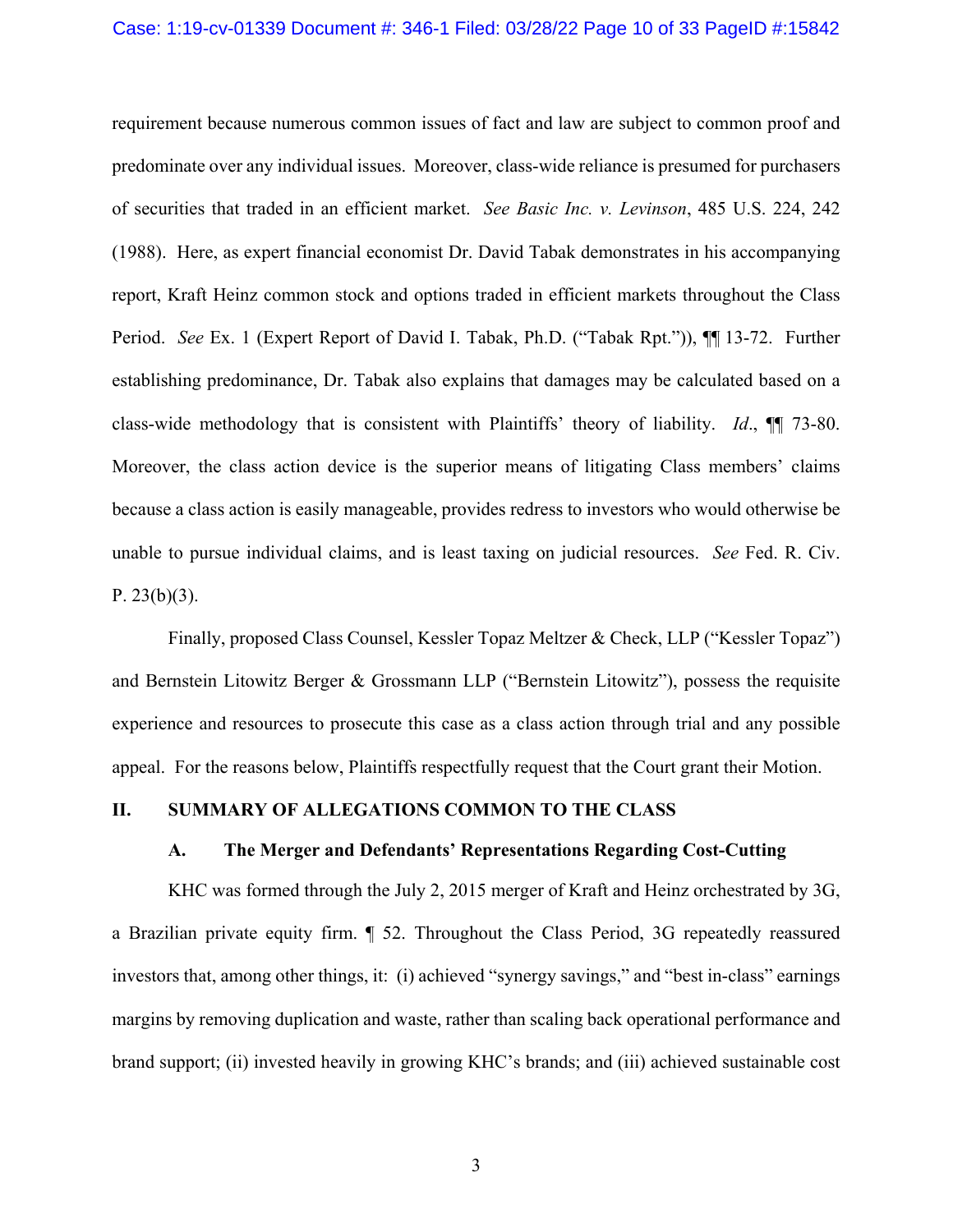reductions, without sacrificing quality, and reinvested the savings into KHC's brands and supply chain. *See, e.g.*, ¶¶ 62, 67, 68, 345, 357, 369, 377, 417, 444.

# **B. Unbeknownst to Investors, Defendants Employed Destructive Cost-Cuts to Seek Short-Term Profits, Crippling Chances of Promised Growth**

Defendants' statements were materially misleading. By the start of the Class Period, Defendants understood, based on an "extensive review" of KHC's North American operations following the merger, that KHC could not generate the promised margins through "synergies," "efficiencies" or "integration savings." ¶ 75. Instead of disclosing these facts to investors, however, Defendants implemented indiscriminate, across-the-board cost cuts in order to meet market expectations and keep the Company's stock price high. ¶ 86. These cost cuts eviscerated KHC's essential supply chain capabilities, leading directly to product contamination, steep declines in efficiency rates, delayed and incomplete shipments, and eventually, the loss of key customer relationships and a severe diminution in the value of the Company's most iconic brands. ¶¶ 93-94, 122, 151-52. Moreover, KHC's failure to reinvest in its brands and operations, contrary to Defendants' public statements, also severely eroded the Company's business, as KHC failed to develop successful new products or adequately support existing ones. ¶¶ 127, 129-33, 136, 140- 59. In order to maintain the illusion of sustainable cost-cutting, KHC also engaged in fraud within its Procurement Division (and settled claims arising therefrom with the SEC for \$62 million<sup>4</sup>) to manipulate the timing of its rebates and thereby artificially increase reported earnings. ¶¶ 195, 260, 321-22.

In an attempt to conceal the devastating impact of Defendants' cost cuts from investors, KHC sought to acquire Unilever in February 2017. ¶ 158. Unilever rejected KHC's bid, citing

1

<sup>4</sup> *See* Press Release, SEC, SEC Charges the Kraft Heinz Company and Two Former Executives for Engaging in Years-Long Accounting Scheme (Sept. 3, 2021), https://www.sec.gov/news/press-release/2021-174.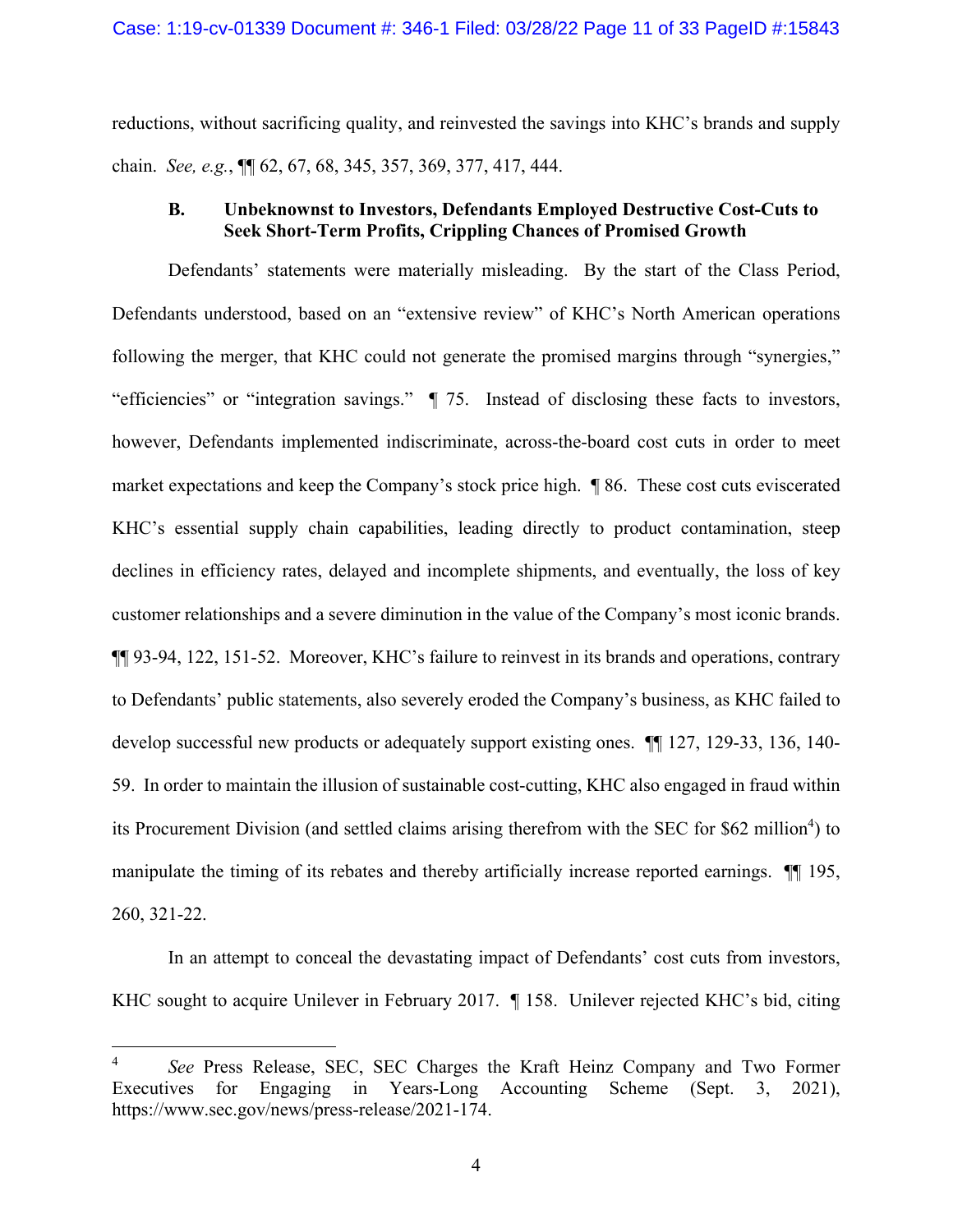concerns with KHC's pursuit of "short-term value delivery"—the very strategy Defendants had assured investors the Company was *not* pursuing. *Id*. Defendants vociferously—and falsely denied Unilever's comments. ¶¶ 164-65. Defendant Hees, for instance, told investors that he "strongly disagree[d]" with Unilever's criticisms of KHC's cost-cutting. ¶ 164. Hees also assured investors that KHC "never" pursued destructive cost cuts and that KHC was "invest[ing] strongly behind [its] brands," among other claims touting 3G's progress in improving KHC during its tenure. *Id.*

# **C. KHC's Business Further Deteriorates as a Result of Its Cost-Cutting Practices, While 3G Unloads \$1 Billion in Inflated KHC Stock**

By early 2017, 3G Capital's indiscriminate cost-cutting measures had gutted the Company's ability to generate revenue, and there was no further viable cost-cutting to squeeze out of the Company. Indeed, throughout 2017, the Company consistently missed internal profitability targets by significant margins. For instance, KHC missed its \$8.5 billion 2017 EBITDA target by \$530 million, approximately 7%, primarily because the Company was unable to achieve its costsavings targets. ¶ 185. The gulf between Kraft Heinz's targeted and actual results continued to widen throughout the remainder of the Class Period. Moreover, KHC's reported goodwill failed to reflect the deterioration in the Company's business, relying instead on unrealistic, months' old earnings and cost-cutting projections, which had since been dramatically revised downward. ¶¶ 192, 214-15. Defendants' failure to incorporate into KHC's impairment model earnings projections that reflected the then-existing realities of the Company's business delayed "triggering event[s]" that should have caused KHC to test its goodwill and intangible assets for impairment.  $\P$  215.

On August 7, 2018, while in possession of material non-public information regarding KHC's true financial condition and the true impact of its unsustainable cost cuts, including an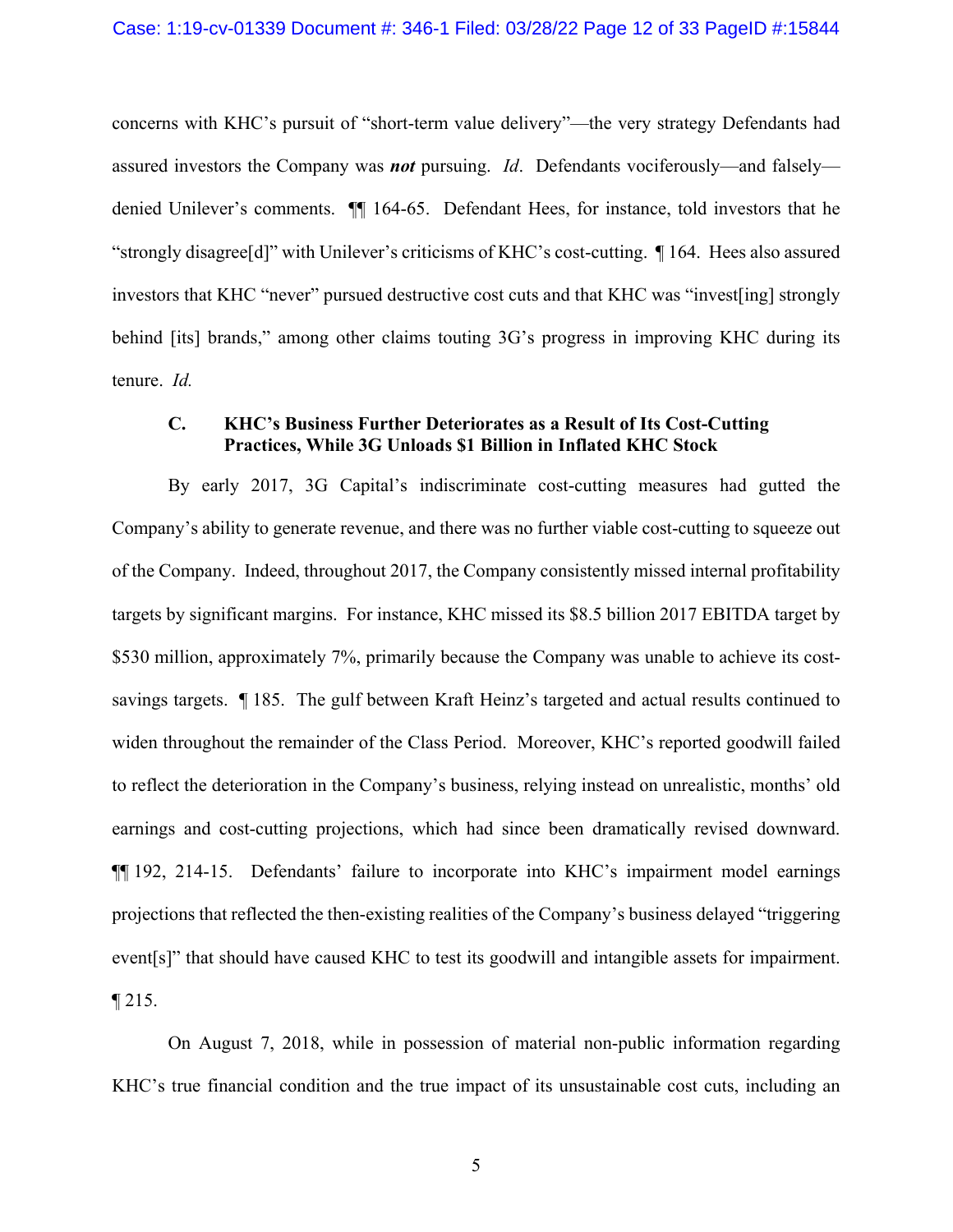ongoing SEC investigation into the Company's accounting function, Defendant 3G unloaded more than 20 million shares of KHC common stock, reaping over \$1.2 billion in proceeds. *¶* 220.

# **D. The Truth Regarding the Damage Wrought by Defendants' Destructive Cost-Cutting Is Finally Revealed**

Less than three months after 3G's massive stock sale, Defendants' fraud began to unravel through a series of three corrective disclosures. *First*, on November 1, 2018, KHC disclosed a significant decline in earnings driven by its failure to achieve cost-savings and the need for additional brand investments, resulting in an almost 10% stock price drop over a single trading day. ¶¶ 231-36, 546. *Second*, on February 21, 2019, KHC disclosed a massive \$15.4 billion intangible asset impairment charge, a disastrous miss compared to analyst expectations for 4Q 2018, and EBITDA guidance for 2019 that was \$1 billion lower than expectations. ¶¶ 242-47, 252, 546. KHC also revealed that the SEC had launched an investigation into its accounting practices. ¶¶ 242, 245. These disclosures led to a stock price decline of almost 28%. ¶ 546. *Lastly*, on August 8, 2019, KHC revealed further sales and earnings misses and an additional \$1.2 billion goodwill impairment charge, and CEO Miguel Patricio acknowledged the validity of concerns about the sustainability of KHC's business model—concerns that Defendants had steadfastly denied—conceding that KHC could not sustain its margins through additional costcutting and needed to reinvest aggressively, leading to a further drop in the Company's stock price. ¶¶ 268-69, 546. As a result of these disclosures, Class members suffered economic losses—i.e., damages—under the federal securities laws.

#### **III. ARGUMENT**

### **A. Securities Cases Are Particularly Well-Suited for Class Certification**

Courts in this District routinely certify claims brought under the federal securities laws for class treatment. *See, e.g.*, *Roth*, 238 F.R.D. at 605 (class actions are the "preferred method" of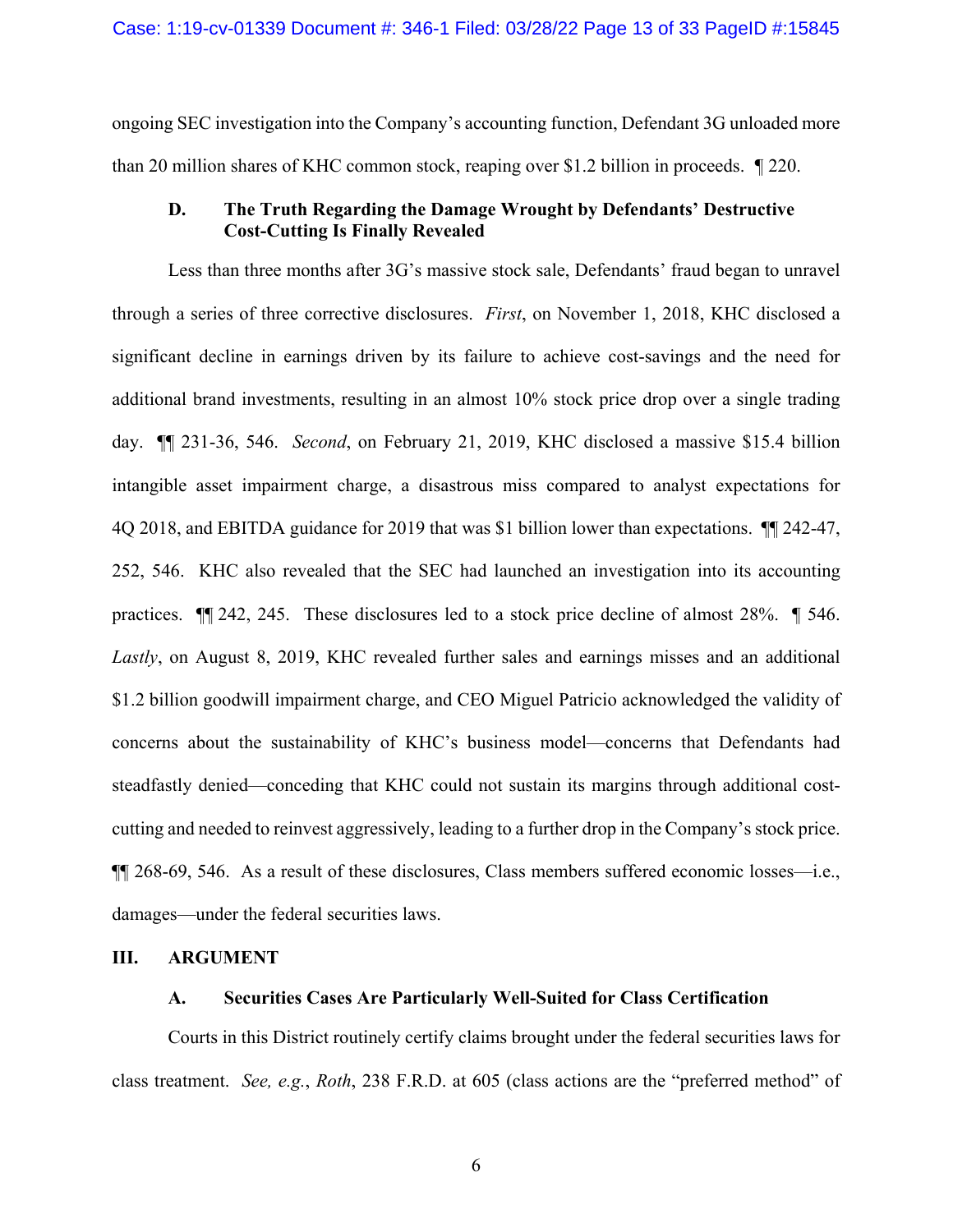adjudicating securities fraud claims); *Tatz*, 2003 WL 21372471, at \*3 ("Class [c]ertification is [p]articularly [a]ppropriate in [s]ecurities [c]ases."). Indeed, the Supreme Court has "long recognized that meritorious private actions to enforce federal antifraud securities laws are an essential supplement to criminal prosecutions and civil enforcement actions." *Tellabs, Inc. v. Makor Issues & Rights, Ltd.*, 551 U.S. 308, 313 (2007). In fact, in enacting the Private Securities Litigation Reform Act, Congress stressed the importance of private enforcement of the securities laws. *See* H.R. Conf. Rep. No. 104-369, at 26 (1995), *as reprinted in* 1995 U.S.C.C.A.N. 679, 730 ("Private securities litigation is an indispensable tool with which defrauded investors can recover their losses[.]").

Rule 23's requirements must be "liberally construed" so as to favor class certification with respect to claims arising under the federal securities laws. *In re Bank One Sec. Litig./First Chi. S'holder Claims*, 2002 WL 989454, at \*2 (N.D. Ill. May 14, 2002). Any doubt should be resolved in favor of class treatment. *In re Gen. Instrument Corp. Sec. Litig.*, 1999 WL 1072507, at \*4 (N.D. Ill. Nov. 18, 1999) ("In a securities fraud action, any error, if there is one, should be committed in favor of allowing a class action."). While Plaintiffs must demonstrate that the proposed Class satisfies Rule 23's prerequisites, "the showing need not be to a degree of absolute certainty." *Pub. Emps.' Ret. Sys. of Miss. v. TreeHouse Foods, Inc.*, 2020 WL 919249, at \*2 (N.D. Ill. Feb. 26, 2020) (Dow, J.). Instead, "[i]t is sufficient if each disputed requirement has been proven by a preponderance of evidence." *Id*. As set forth below, the proposed Class should be certified.

#### **B. The Proposed Class Satisfies All Rule 23(a) Requirements**

Rule 23(a) requires that: (i) "the class is so numerous that joinder of all members is impracticable"; (ii) "there are questions of law or fact common to the class"; (iii) "the claims or defenses of the representative parties are typical" of the class; and (iv) "the representative parties will fairly and adequately protect the interests of the class." These requirements are satisfied here.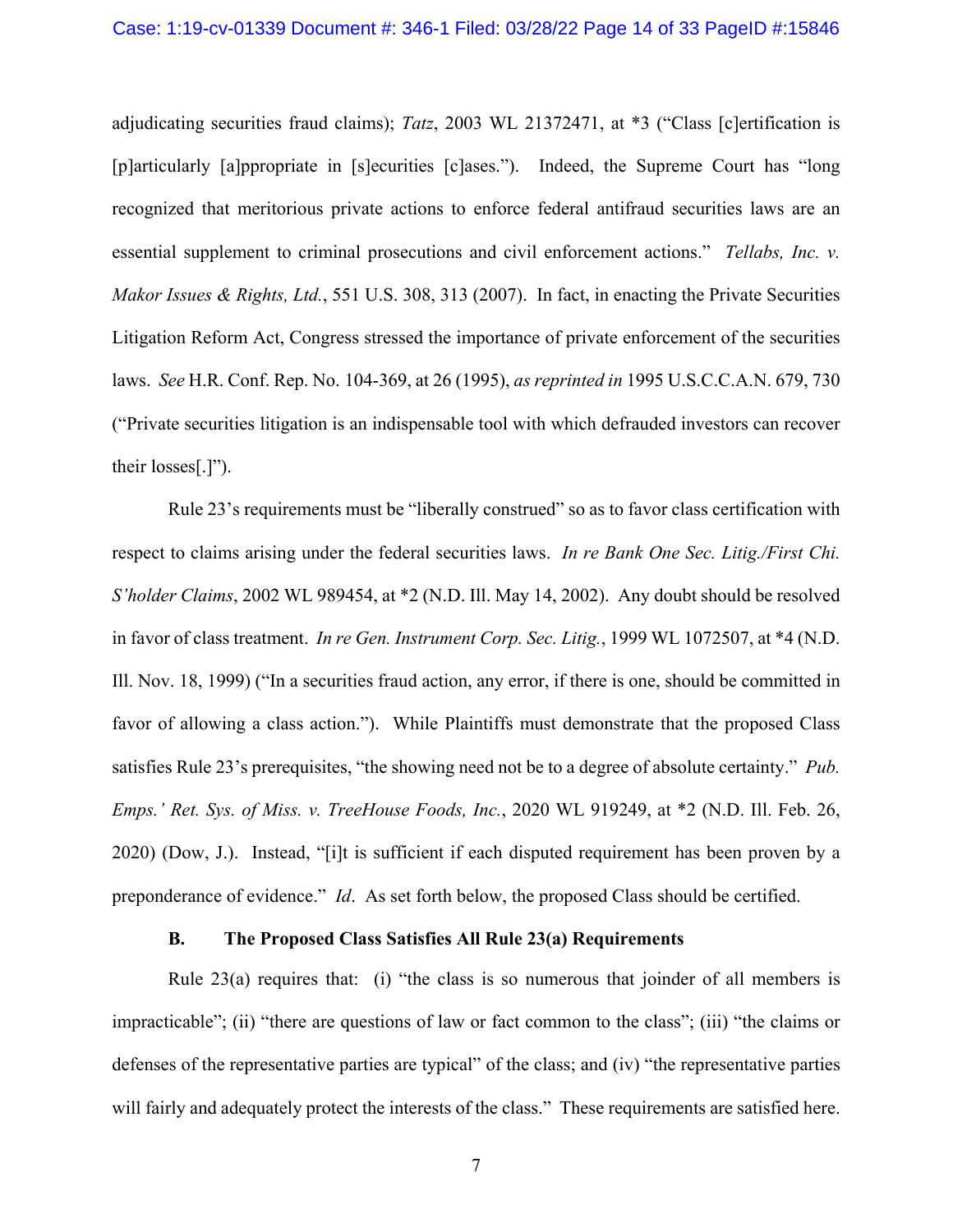# **1. This Action Satisfies the Numerosity Requirement**

While there is no "bright line" test for numerosity, "a class of forty is generally sufficient to satisfy Rule 23(a)(1)." *McCabe v. Crawford & Co.*, 210 F.R.D. 631, 643 (N.D. Ill. 2002). "In order to establish numerosity, a plaintiff need not allege the exact number of members of the proposed class." *In re Neopharm, Inc. Sec. Litig*., 225 F.R.D. 563, 565 (N.D. Ill. 2004).

The proposed Class readily satisfies the numerosity requirement. *First*, Defendants concede that the Class is sufficiently numerous. Exs. 2 and 3 at Response Nos. 1 (admitting that the Class contains more than 100 members), 27 (admitting that there were thousands of Class-Period purchasers of KHC stock). *Second*, KHC's common stock traded on the Nasdaq, "one of the most open, developed, and efficient exchanges in the world." Tabak Rpt., ¶ 24. *Third*, there was an average of over 1.2 billion shares of KHC common stock outstanding, and the average weekly trading volume was nearly 24 million shares during the Class Period. Tabak Rpt., 19, Tabak Ex. 3. The average trading volume for KHC options was approximately 2,574 contracts. *Id*., ¶ 63. These facts establish numerosity. *See, e.g.*, *Neopharm*, 225 F.R.D. at 565 (numerosity met where stock trades on the Nasdaq); *TreeHouse*, 2020 WL 919249, at \*2 (average weekly trading volume of 4.02 million shares is "more than enough to meet the numerosity requirement").

# **2. Questions of Law and Fact Are Common to Members of the Class**

The commonality requirement is satisfied where, as here, questions of law or fact are common to the proposed class. Fed. R. Civ. P. 23(a)(2). As the Supreme Court explained, "[e]ven a single [common] question" will suffice. *Wal-Mart Stores, Inc. v. Dukes*, 564 U.S. 338, 359 (2011) (alterations in original). Thus, "commonality is a 'low hurdle' that is easily surmounted in securities fraud cases such as this." *TreeHouse*, 2020 WL 919249, at \*3; *see also In re Groupon, Inc. Sec. Litig.*, 2014 WL 5245387, at \*1 (N.D. Ill. Sep. 23, 2014). Commonality is satisfied by a mere showing of "[a] common nucleus of operative fact," *Keele v. Wexler*, 149 F.3d 589, 594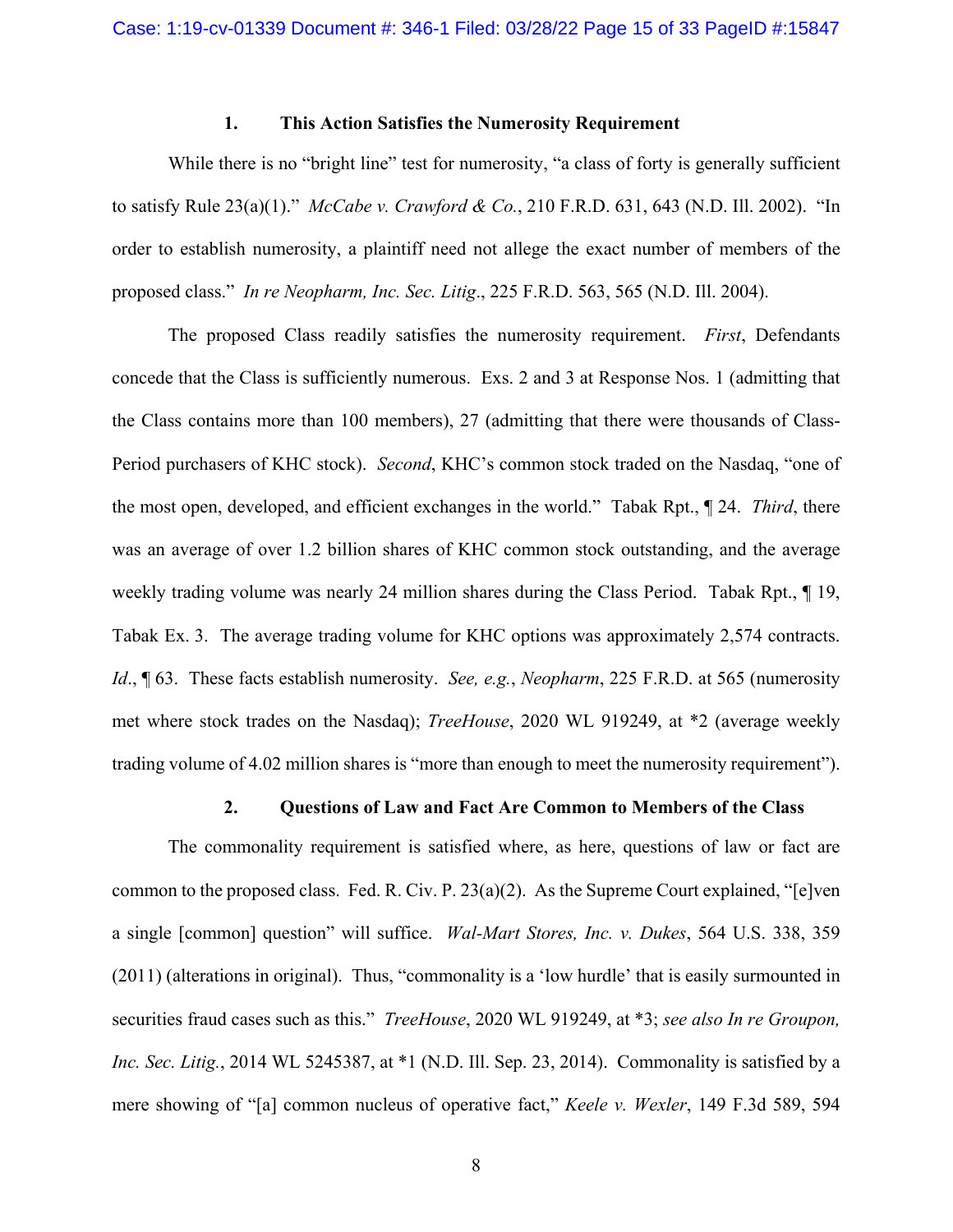(7th Cir. 1998), and some degree of factual variation among class members will not defeat class certification, *Kohen v. Pac. Inv. Mgmt. Co LLC*, 244 F.R.D. 469, 476 (N.D. Ill. 2007).

Courts in this District have readily found commonality satisfied in securities fraud actions because these actions allege that "defendants have engaged in standardized conduct towards members of the proposed class." *In re Hartmarx Sec. Litig.*, 2002 WL 31103491, at \*4 (N.D. Ill. Sept. 19, 2002); *see also Roth*, 238 F.R.D. at 608; *Grossman v. Waste Mgmt*.*, Inc.*, 100 F.R.D. 781, 785-86 (N.D. Ill. 1984) ("It is essentially undisputed that common issues of law and fact exist in this case, e.g., whether defendants made material misrepresentations or omitted material facts, whether defendants acted with the requisite scienter[.]"). As in other securities cases, common questions include whether Defendants' statements were materially false or misleading, whether Defendants acted with scienter, and whether the market price of KHC's common stock was artificially inflated due to the alleged conduct by Defendants. *See In re Anicom Inc. Sec. Litig.*, 2002 WL 472249, at \*2 (N.D. Ill. Mar. 27, 2002). These common issues of law and fact easily satisfy Rule 23(a)(2).

#### **3. Plaintiffs' Claims Are Typical of the Class**

Under Rule  $23(a)(3)$ 's typicality requirement, the class representatives' claims must have the "same essential characteristics as the claims of the class at large." *Silverman v. Motorola, Inc.,*  259 F.R.D. 163, 169 (N.D. Ill. 2009). "Claims of class representatives and class members are typical if they arise from the same practice or course of conduct and are based on the same legal theory." *TreeHouse*, 2020 WL 919249, at \*3. "Typical does not mean identical, and the typicality requirement is liberally construed." *Id*.

Typicality is easily satisfied here, as Plaintiffs' claims arise from precisely the *same* core events and fraudulent course of conduct that give rise to the claims of all other Class members, and all claims are based on the *same* legal theory. Specifically, Plaintiffs and all other Class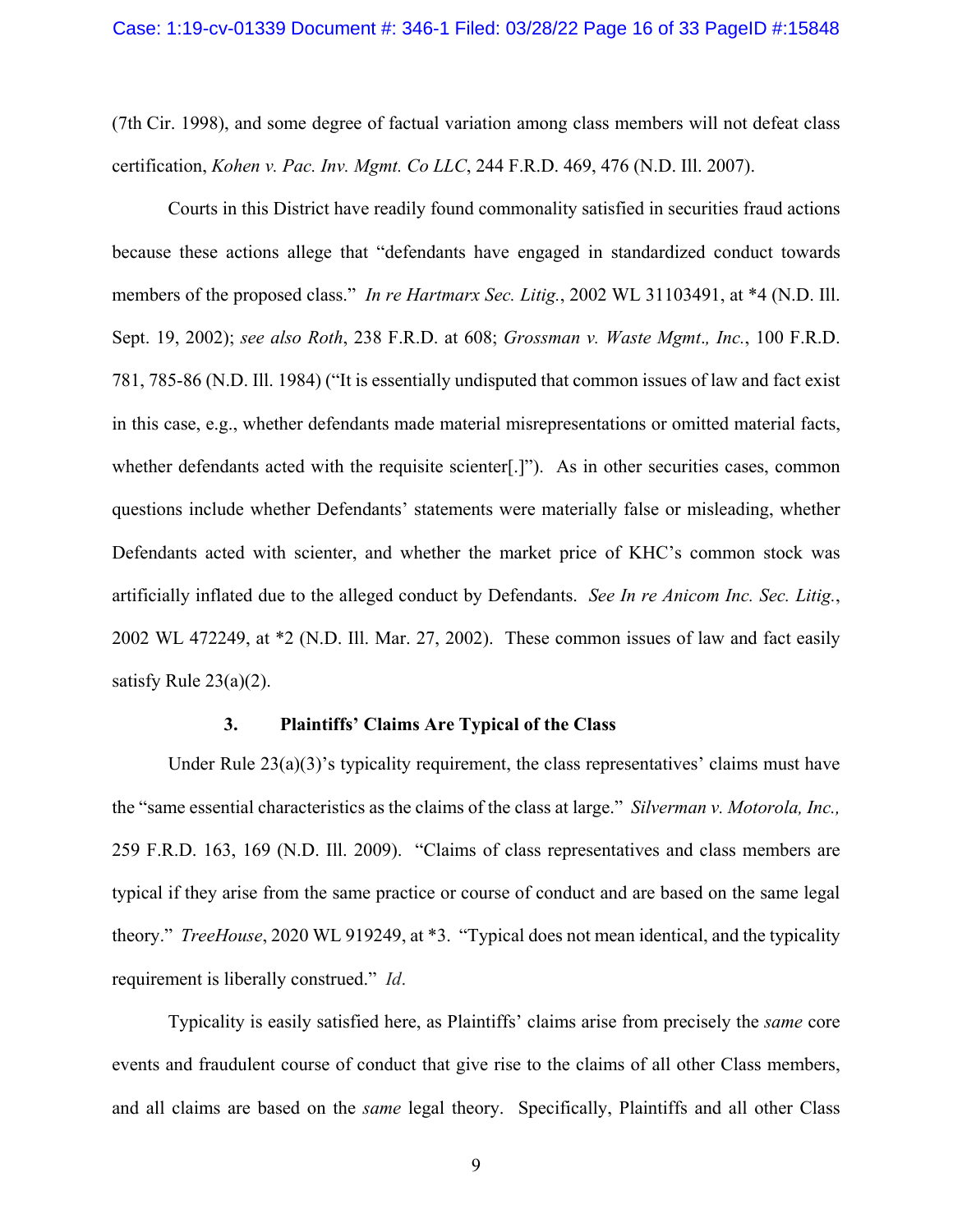#### Case: 1:19-cv-01339 Document #: 346-1 Filed: 03/28/22 Page 17 of 33 PageID #:15849

members allege that Defendants made material misrepresentations and omissions during the Class Period regarding, among other things, the nature and impact of KHC's cost-cutting measures, KHC's financial condition, and the robustness of the Company's internal controls and impairment testing. Moreover, the injury that Plaintiffs suffered is the same injury that other Class members suffered—Plaintiffs and all other members of the Class purchased or acquired KHC common stock and/or options at prices that were artificially inflated by Defendants' fraud. *See* ¶ 545; Tabak Rpt., ¶¶ 73-80; Exs. 2 and 3 at Response No. 18 (admitting that Plaintiffs purchased KHC stock).

In addition, Union purchased KHC common stock contemporaneously with Defendant 3G's August 7, 2018 sale of common stock while 3G was in possession of material nonpublic information concerning the same cost-cutting and business performance issues at the heart of the Class' Section 10(b) and 20(a) claims. *See* ¶ 580; ECF No. 179-1 (Union Certification identifying purchase of KHC common stock on August 9, 2018); *see also Feldman v. Motorola, Inc.*, 1994 WL 160115, at \*1 (N.D. Ill. Jan. 31, 1994) ("Trades made within a four-day period, however, are considered contemporaneous trades."); *In re Cobalt Int'l Energy, Inc. Sec. Litig.*, 2017 WL 2608243, at \*3 (S.D. Tex. June 15, 2017) ("[A] six-day gap between [defendant's] sale and [plaintiff's] purchase does not render [plaintiff] an atypical class representative[.]"). Thus, Union's claims are typical of all Class members who traded contemporaneously with 3G. *See, e.g.*, *In re Enron Corp. Sec. Derivative & "ERISA" Litig.*, 529 F. Supp. 2d 644, 700 (S.D. Tex. 2006) (typicality established for 20A claims because class representatives "invested in Enron stock contemporaneously with the sale of Enron stock by Defendants with alleged inside information"); *see also In re Merck & Co. Inc., Sec., Deriv. & "ERISA" Litig.*, 2013 WL 396117, at \*8 (D.N.J. Jan. 30, 2013) (rejecting typicality challenge because "[t]he Court has already held that MPERS has stated a sufficient insider trading claim, including adequate pleading of contemporaneity").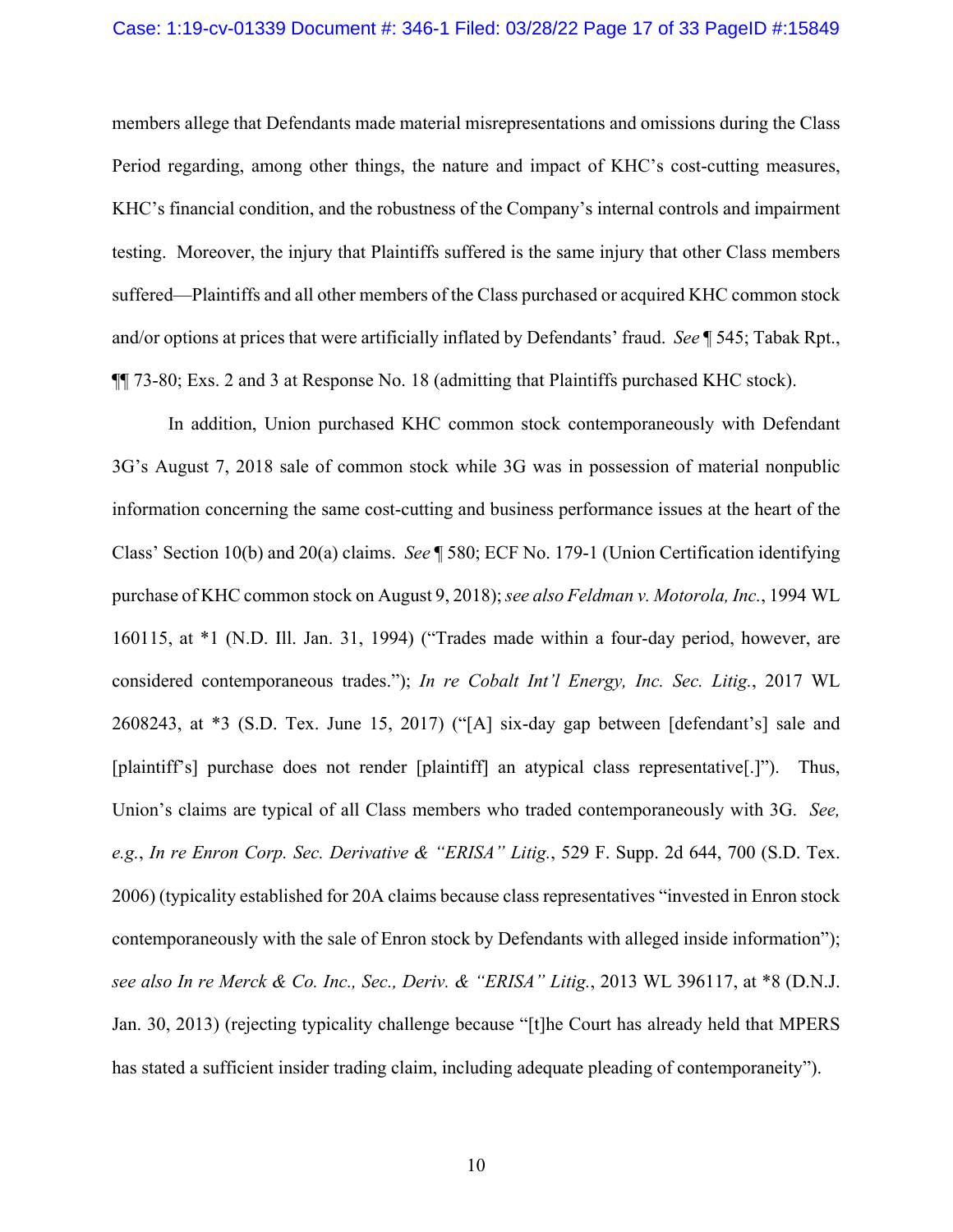#### **4. Plaintiffs and Class Counsel Are Adequate**

"Rule  $23(a)(4)$  requires that ... the claims and interests of the named Plaintiffs must not conflict with those of the class, the class representatives must have sufficient interest in the outcome of the case, and class counsel must be experienced and competent." *TreeHouse*, 2020 WL 919249, at \* 3.

#### **(a) Plaintiffs' Interests Are Not Antagonistic to the Class' Interests**

Here, Plaintiffs do not have "antagonistic or conflicting claims," *Rosario v. Livaditis*, 963 F.2d 1013, 1018 (7th Cir. 1992), because Plaintiffs "possess the same interest and suffer[ed] the same injury as the class members," *Wal-Mart*, 564 U.S. at 348-49. *See also Groupon*, 2014 WL 5245387, at \*2. Plaintiffs, like all other Class members, purchased KHC securities at artificially inflated prices during the Class Period and were injured by Defendants' misconduct. ¶¶ 40-42; Exs. 2 and 3 at Response No. 18. Thus, Plaintiffs are adequate representatives because they "[are] in the same position as all class members." *Uhl v. Thoroughbred Tech. & Telecomms. Inc.*, 309 F.3d 978, 986 (7th Cir. 2002); *see also In re Stericycle, Inc. Steri-Safe Contract Litig.*, 2017 WL 635142, at \*7 (N.D. Ill. Feb. 16, 2017) (where "class representatives assert precisely the same claims and seek the same relief as the class members, [they] have common interests with the proposed class and the adequacy requirement is met"); *In re Schering-Plough Corp./ENHANCE Sec. Litig.*, 2012 WL 4482032, at \*9 (D.N.J. Sept. 25, 2012) ("Both option and stock holders have an interest in proving that stock prices were artificially inflated by defendants' material misrepresentations and omissions.").

In addition, Plaintiffs understand their fiduciary duties to the Class and have demonstrated their commitment to "fairly and adequately protect the interests of the class" by vigorously prosecuting this action on behalf of themselves and all other Class members. *See* Exs. 4, 5, 6. Over the past two years, Plaintiffs have been actively overseeing and involved in this litigation by,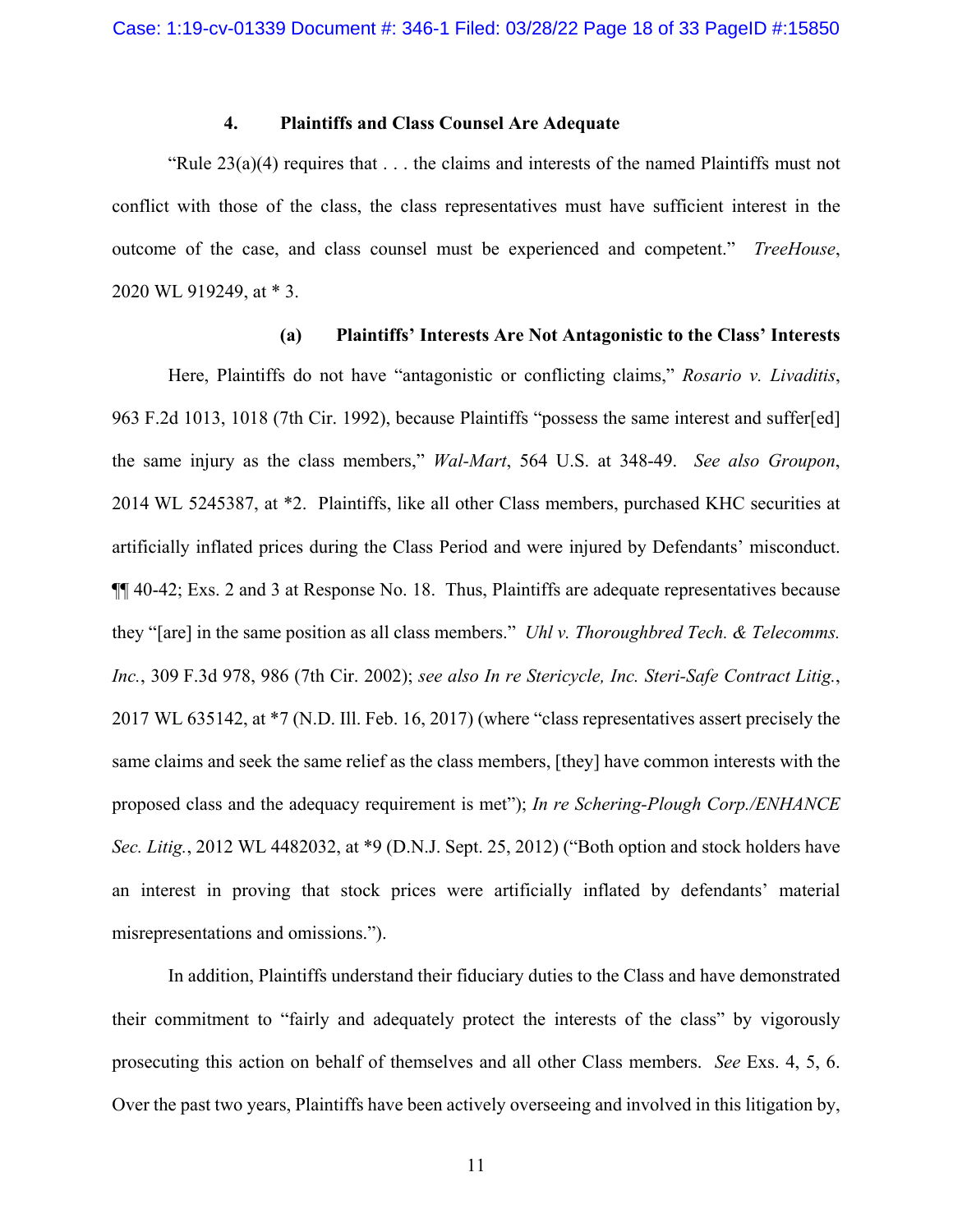among other things, receiving and reviewing periodic updates and other correspondence from counsel, participating in discussions with counsel regarding the litigation, and reviewing drafts of filings and discovery responses. *Id*.; *see also Groupon*, 2014 WL 5245387, at \*2 (adequacy established where plaintiff "has already begun participating in discovery and has retained counsel who is highly experienced in securities class action litigation"). Moreover, given their significant losses as a result of Defendants' conduct, Plaintiffs have "a real stake in all aspects of the case." *Uhl*, 309 F.3d at 986; *see also* ECF No. 274-1.

# **(b) Proposed Class Counsel Are Adequate and Satisfy Rule 23(g)**

Rule 23 also requires that "class counsel [] be experienced and competent." *TreeHouse*, 2020 WL 919249, at \*3. Here, there can be no doubt that Kessler Topaz and Bernstein Litowitz are "qualified, experienced and able to conduct the litigation." *Roth*, 238 F.R.D. at 607; *see* Exs. 7, 8. Kessler Topaz and Bernstein Litowitz also have already "committed substantial time and effort" prosecuting this action. *Makor Issues & Rights, Ltd. v. Tellabs, Inc.*, 256 F.R.D. 586, 602 (N.D. Ill. 2009). Kessler Topaz and Bernstein Litowitz: (i) identified, analyzed, and investigated claims on behalf of the Class resulting in a detailed 224-page consolidated complaint; (ii) submitted 85 pages of briefing opposing Defendants' motion to dismiss, resulting in a full denial of that motion; and (iii) engaged in significant discovery efforts, including issuing 16 subpoenas to relevant non-parties and serving Defendants with detailed document requests, interrogatories, and requests for admission. *See TreeHouse*, 2020 WL 919249, at \*3. Plaintiffs and their counsel thus satisfy the adequacy requirements.

# **C. The Proposed Class Satisfies Rule 23(b)(3)**

This case also satisfies the Rule  $23(b)(3)$  requirements, which provide that class treatment is appropriate where: (i) common issues of law or fact predominate over individual questions, and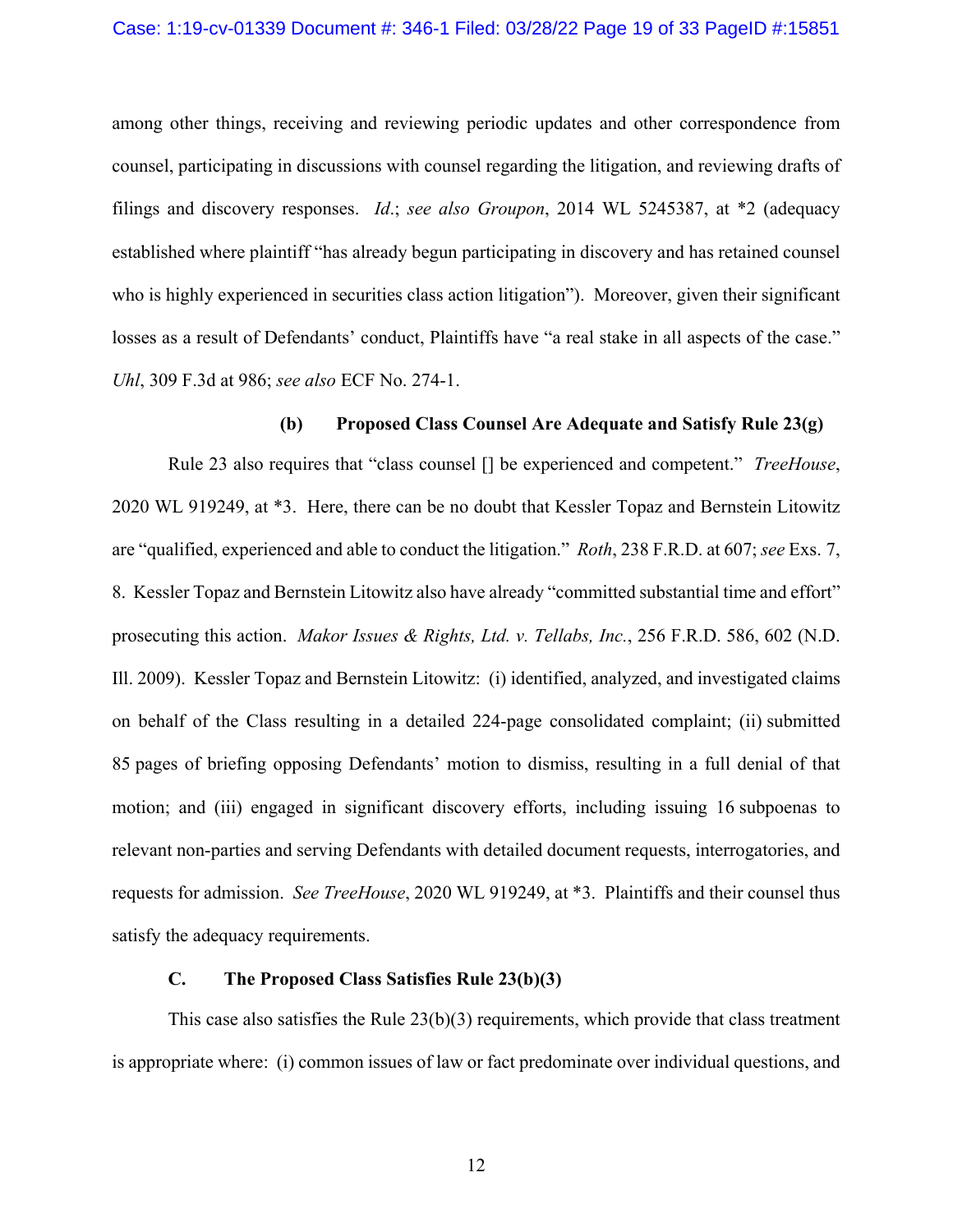(ii) a class action is superior to other available means of adjudication. *See TreeHouse*, 2020 WL 919249, at \*8.

#### **1. Common Questions of Law and Fact Predominate**

In assessing predominance, "courts look to whether there is a common nucleus of operative facts." *Bank One*, 2002 WL 989454, at \*7. As the Seventh Circuit explained, however: "Individual questions need not be absent. The text of Rule  $23(b)(3)$  itself contemplates that such individual questions will be present. The rule requires only that those questions not predominate over the common questions affecting the class as a whole." *Messner v. Northshore Univ. HealthSystem*, 669 F.3d 802, 815 (7th Cir. 2012).

Notably, the Supreme Court has held that the "essential element[s]" of a Rule 10b-5 claim are subject to common proof. *Amgen*, *Inc. v. Conn. Ret. Plans & Trust Funds*, 568 U.S. 455, 460, 468-69, 475 (2013). Thus, "[p]redominance is a test readily met in [] cases alleging . . . securities fraud." *Messner*, 669 F.3d at 814-15.

#### **(a) Common Issues of Falsity, Materiality, Loss Causation, Scienter, and Damages Predominate**

As in virtually all securities fraud class actions, Defendants' material omissions and misrepresentations during the Class Period "affect[ed] [all] investors alike" and proof of the violations, including evidence of falsity, materiality, scienter, and loss causation, will "be made on a class-wide basis." *Schleicher*, 618 F.3d at 685, 687; *see also Bank One*, 2002 WL 989454, at \*7 ("The issues of law and fact that flow from Defendants' alleged misstatements and omissions predominate over any individual issue.").

Likewise, common issues of damages clearly predominate over individualized issues. As an initial matter, "[i]t is well established that the presence of individualized questions regarding damages does not prevent certification." *See Kleen Prods. LLC v. Int'l Paper*, 306 F.R.D. 585,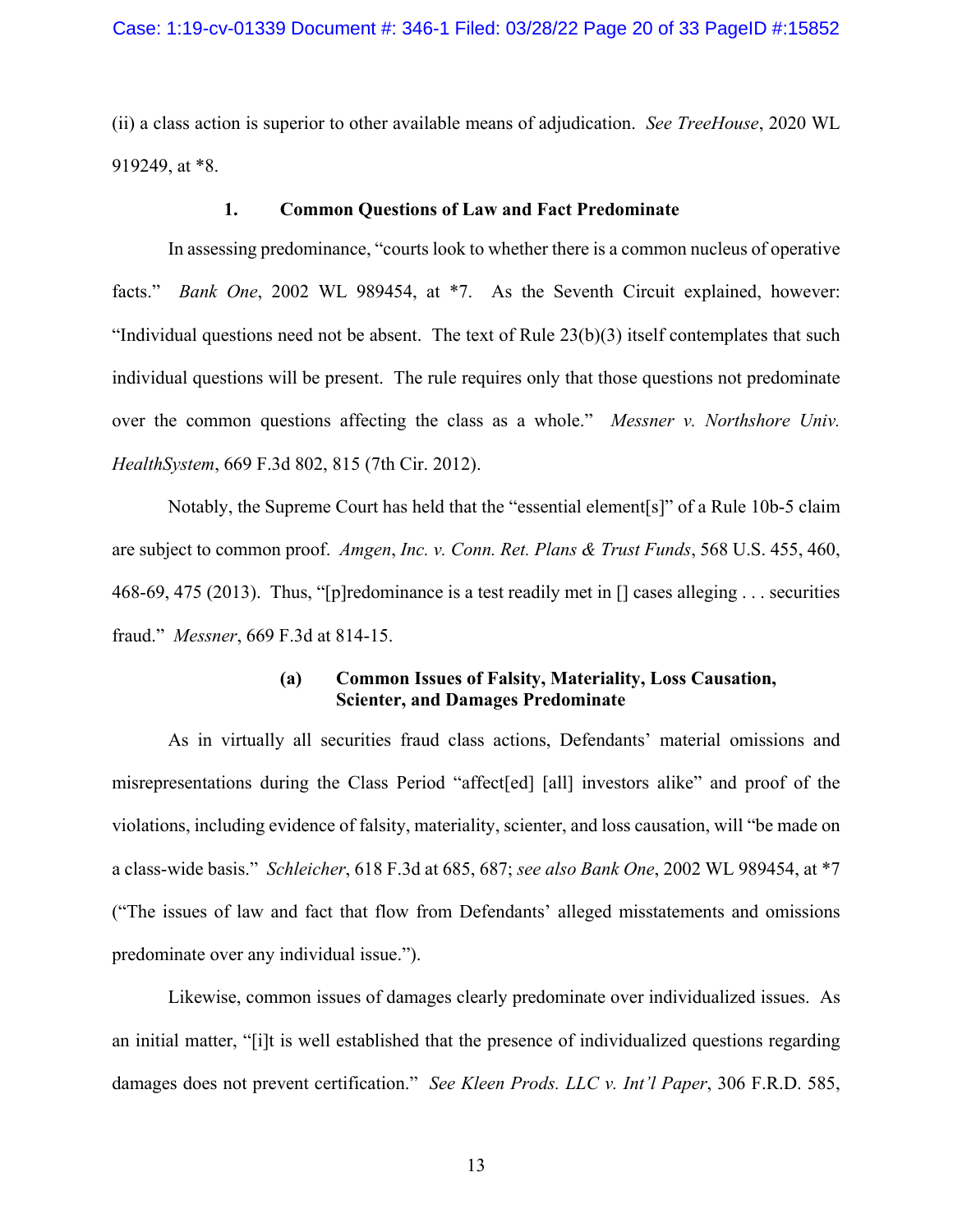601 (N.D. Ill. 2015) (alteration in original) (quoting *Messner*, 669 F.3d at 815). In any event, damages for Plaintiffs' Section 10(b) claims are measured using the well-settled "out-of-pocket" methodology—a class-wide methodology that fits with Plaintiffs' theory of liability and is used to calculate damages in virtually every securities class action across the country. *See* Tabak Rpt., ¶¶ 73-78; *see, e.g.*, *Treehouse*, 2020 WL 919249, at \*9 ("the theory of liability matches the theory of damages" where plaintiffs proposed out-of-pocket methodology based on event study); *City of Miami Gen. Emps.' & Sanitation Emps.' Ret. Tr. v. RH, Inc.*, 2018 WL 4931543, at \*3 (N.D. Cal. Oct. 11, 2018) ("Courts regularly reaffirm that the out-of-pocket, or event study, method matches plaintiffs' theory of liability under Section 10(b) of the Securities Exchange Act, making it the standard method for calculating damages in virtually every Section 10(b) class action."); *see also*  William B. Rubenstein, NEWBERG ON CLASS ACTIONS § 22:81 (5th ed. 2021) ("[I]t is a rare perhaps even nonexistent—securities case that raises damages issues that are so individualized as to defeat the predominance of the critical common issues in the case."). Indeed, the Supreme Court has endorsed the out-of-pocket measure of damages in securities cases for five decades. *See, e.g.*, *Affiliated Ute Citizens v. United States*, 406 U.S. 128, 155 (1972). While Rule 23 does *not* require "a finding that damages are capable of measurement on a classwide basis," *Roach v. T.L. Cannon Corp.*, 778 F.3d 401, 402 (2d Cir. 2015), Plaintiffs have done so here, as their proposed model calculates class-wide damages by using an event study to measure the amount of artificial inflation in KHC stock on each day of the Class Period, Tabak Rpt., ¶¶ 73-78.

Similarly, the potential damages methodologies Plaintiffs propose for the Section 20A claims—the same event study methodology discussed above or an arithmetic measure of damages based on 3G's profits from its sales of KHC stock—can be applied class-wide and align with the theory of liability for those claims. Tabak Rpt., ¶¶ 79-80; *see also, e.g.*, *Kaplan v. S.A.C. Cap.*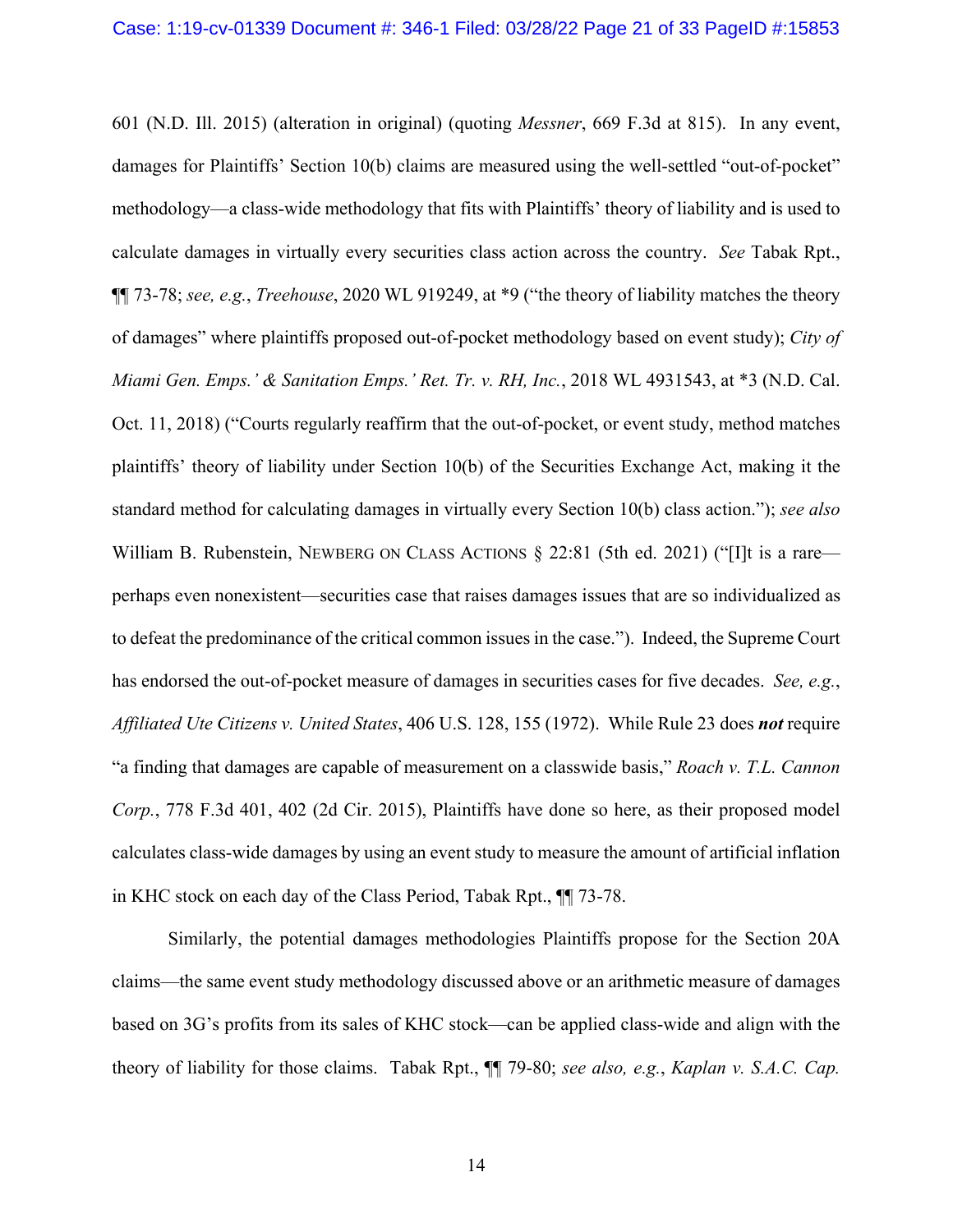*Advisors, L.P*, 311 F.R.D. 373, 382 (S.D.N.Y. 2015) (rejecting argument that the determination of damages for Section 20A claim "will require individualized inquiries" because "[p]laintiffs make class-wide claims for damages and have demonstrated that calculation of individual class members' damages will rely on objective class-wide methodology"). Accordingly, common issues of falsity, materiality, scienter, loss causation, and damages predominate.

# **(b) Common Issues of Reliance Predominate Based on the "Fraudon-the-Market" Presumption**

"In a securities fraud class action, the fraud-on-the-market doctrine makes it rather easy for a lead plaintiff to establish that common questions predominate over individual ones." *Groupon*, 2014 WL 5245387, at \*2. This presumption, first established by the Supreme Court in *Basic*, 485 U.S. 224, and later reaffirmed in *Halliburton Co. v. Erica P. John Fund, Inc.*, 573 U.S. 258 (2014), provides that "a public, material misrepresentation will distort the price of stock traded in an efficient market, and that anyone who purchases the stock at the market price may be considered to have done so in reliance on the misrepresentation." *Halliburton*, 573 U.S. at 283-84. Thus, a showing that KHC's securities traded "in a generally efficient market" triggers the class-wide presumption of reliance. *Id.* at 279.

In assessing market efficiency, courts routinely consider whether the security in question traded on a presumptively "efficient" major securities exchange, such as the NYSE or Nasdaq. *See Groupon*, 2014 WL 5245387, at \*2. Courts also look to the widely-accepted factors set forth in *Cammer v. Bloom*, 711 F. Supp. 1264 (D.N.J. 1989). *See In re Groupon, Inc. Sec. Litig.*, 2015 WL 1043321, at \*3 (N.D. Ill. Mar. 5, 2015) ("[C]ourts in this district[] have adopted the *Cammer* factors.") (collecting cases). The *Cammer* factors are: "(1) average weekly trading volume during the class period; (2) number of security analysts who followed and reported on the stock during the class period; (3) number of market makers; (4) whether the company was entitled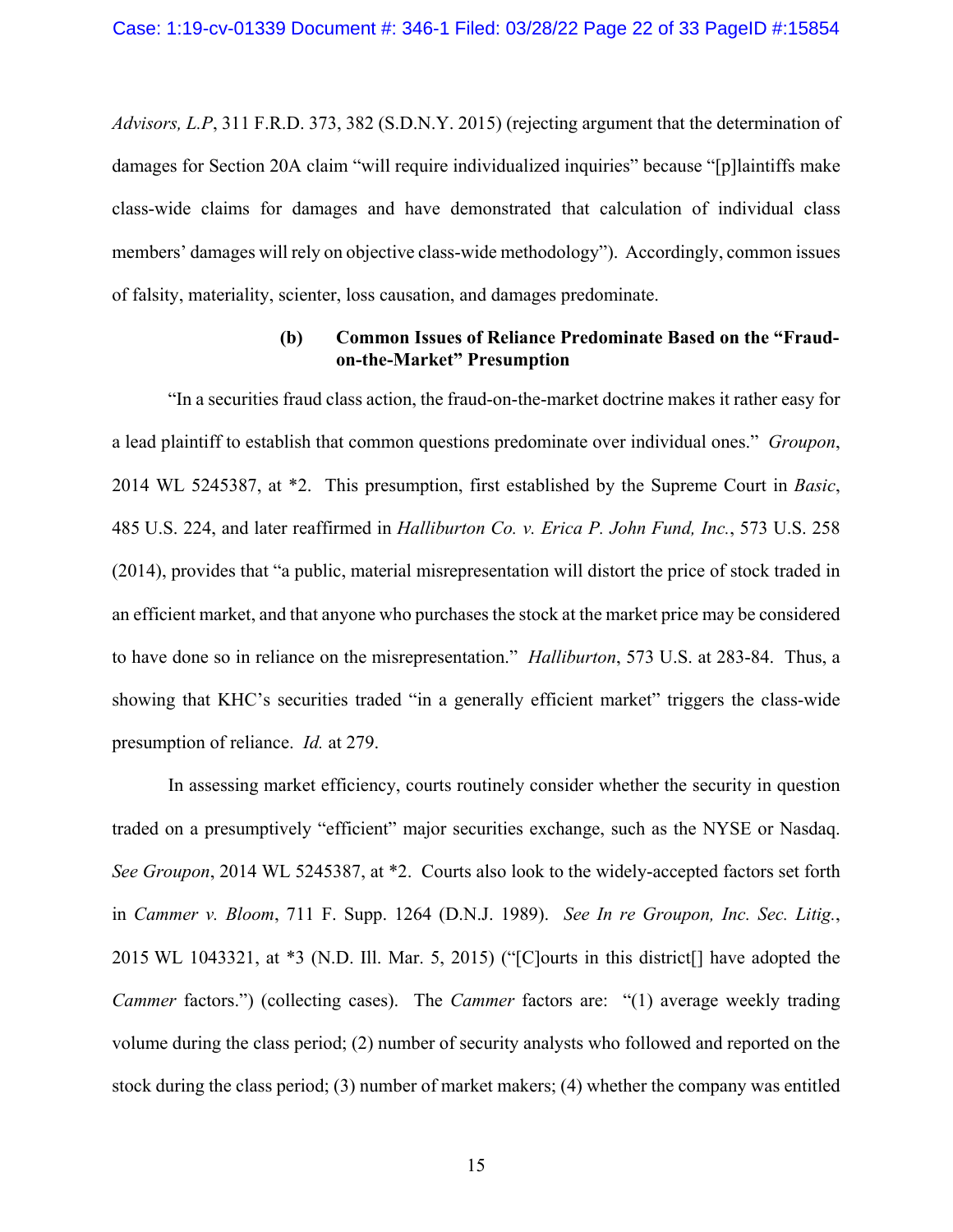to file an S-3 Registration Statement; and (5) whether empirical facts demonstrate a cause-andeffect relationship between unexpected corporate events or financial releases and an immediate response in the stock price." *Groupon*, 2015 WL 1043321, at \*3. A plaintiff need not demonstrate that all of the *Cammer* factors are satisfied to demonstrate market efficiency because, as numerous circuits have explained, these factors are an "analytical tool," not a "checklist." *Waggoner v. Barclays PLC*, 875 F.3d 79, 99 n.30 (2d Cir. 2017) (collecting cases).

As set forth below, and as explained in detail in Dr. Tabak's report, these factors demonstrate that KHC's common stock traded in an efficient market during the Class Period. In addition, Dr. Tabak likewise demonstrates that the market for KHC options was efficient during the Class Period.

# **(i) KHC's Common Stock Was Listed and Traded on the Nasdaq, a Presumptively Efficient Market Exchange**

That KHC common stock was traded on the Nasdaq (Tabak Rpt., ¶ 24), one of the largest, most developed markets in the world, supports a strong presumption of market efficiency. *See, e.g.*, *Merck*, 2013 WL 396117, at \*11; *In re DVI, Inc. Sec. Litig*., 639 F.3d 623, 634 (3d Cir. 2011) ("[L]isting of a security on a major exchange such as the NYSE or the NASDAQ weighs in favor of a finding of market efficiency."); *Groupon*, 2015 WL 1043321, at \*4 ("[B]ecause Groupon was listed on the NASDAQ exchange, the market for [its] stock was presumptively efficient."); *Cammer*, 711 F. Supp. at 1292.

### **(ii)** *Cammer* **Factor 1: High Weekly Volume**

A large weekly trading volume "suggests there is an efficient market [] because it implies significant investor interest in the company." *Cammer*, 711 F. Supp. at 1286; *see also* Tabak Rpt., ¶¶ 18-19. As the *Cammer* court explained, "[t]urnover measured by average weekly trading of 2% or more of the outstanding shares would justify a strong presumption that the market for the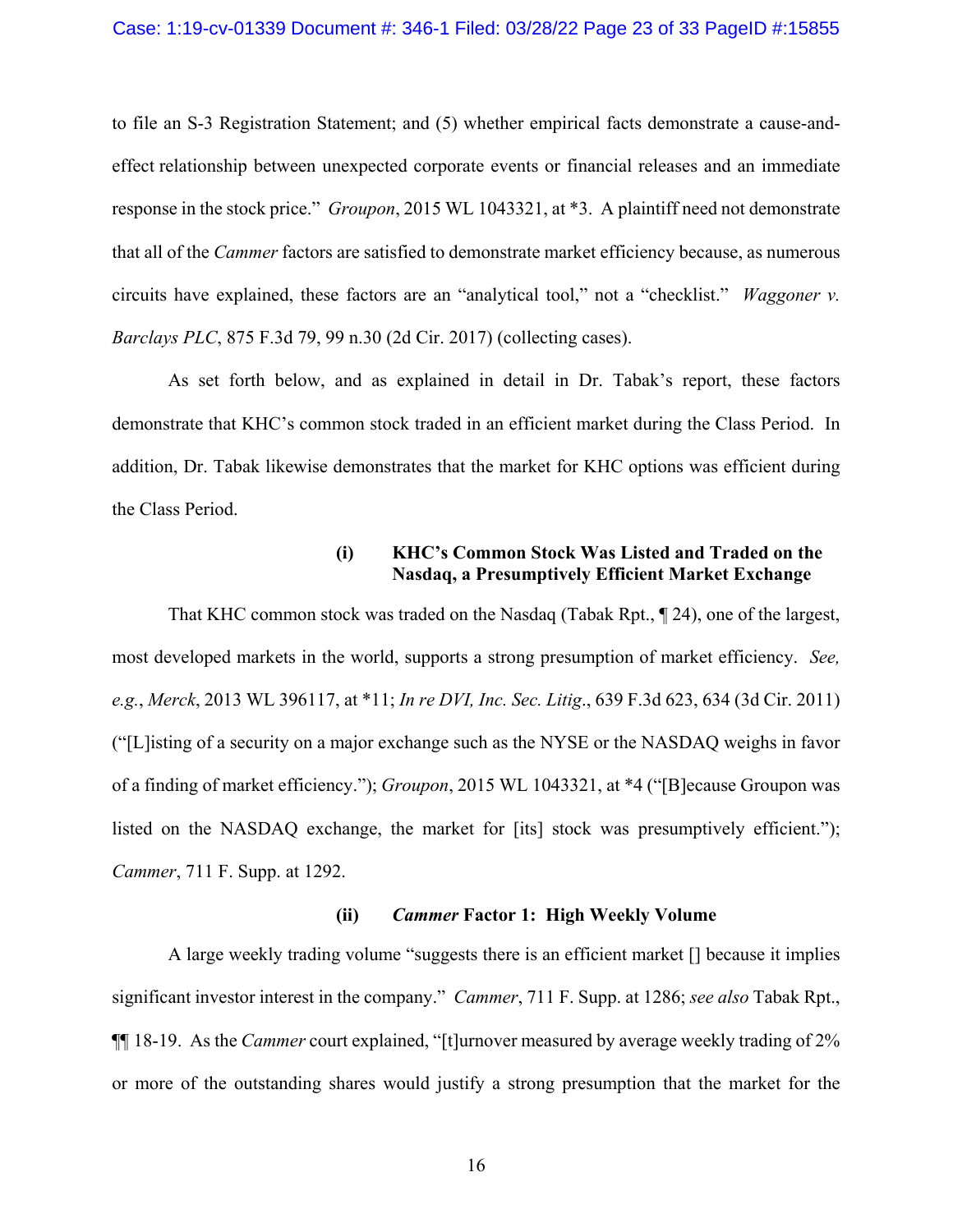#### Case: 1:19-cv-01339 Document #: 346-1 Filed: 03/28/22 Page 24 of 33 PageID #:15856

security is an efficient one; 1% would justify a substantial presumption." *Cammer*, 711 F. Supp. at 1293. Here, the average weekly trading volume for KHC's common stock during the Class Period was approximately 24 million shares, or 1.96% of the outstanding shares. Tabak Rpt., ¶¶ 18-19, Tabak Ex. 3. Defendants also admit that the average weekly trading volume for KHC stock during the Class Period was "no less than 1% of shares outstanding." Exs. 2 and 3 at Response No. 34. Accordingly, the trading volume for KHC common stock justifies, at least, a "substantial presumption" of market efficiency.

#### **(iii)** *Cammer* **Factor 2: Significant Analyst Coverage**

Significant coverage of a company's stock by a large number of analysts supports a finding of market efficiency because it shows that the company is closely followed by investment professionals, who in turn make buy/sell recommendations to investors. *See Cammer*, 711 F. Supp. at 1286; Tabak Rpt., ¶¶ 20-23. Courts in this district have deemed coverage by seven analysts sufficient to support a finding of market efficiency. *See, e.g.*, *Tatz*, 2003 WL 21372471, at \*7. Here, Defendants admit that "at least 20 securities analysts published reports on [KHC] during the Class Period." Exs. 2 and 3 at Response No. 30. Indeed, an average of 17 analysts provided consensus earnings estimates for KHC during each month of the Class Period. Tabak Rpt., ¶ 22. The analysts that covered the Company, including analysts from major firms such as Bank of America, Barclays, Credit Suisse, Deutsche Bank, JP Morgan, Morgan Stanley, and UBS, issued hundreds of reports over the Class Period. *Id*., ¶ 23. Thus, the second *Cammer* factor supports a finding of market efficiency.

#### **(iv)** *Cammer* **Factor 3: Market Makers/Arbitrage Activity**

The presence of market makers and arbitrageurs also supports a finding of market efficiency, as these market participants "would react swiftly to company news and reported financial results by buying or selling stock and driving it to a changed price level." *Cammer*,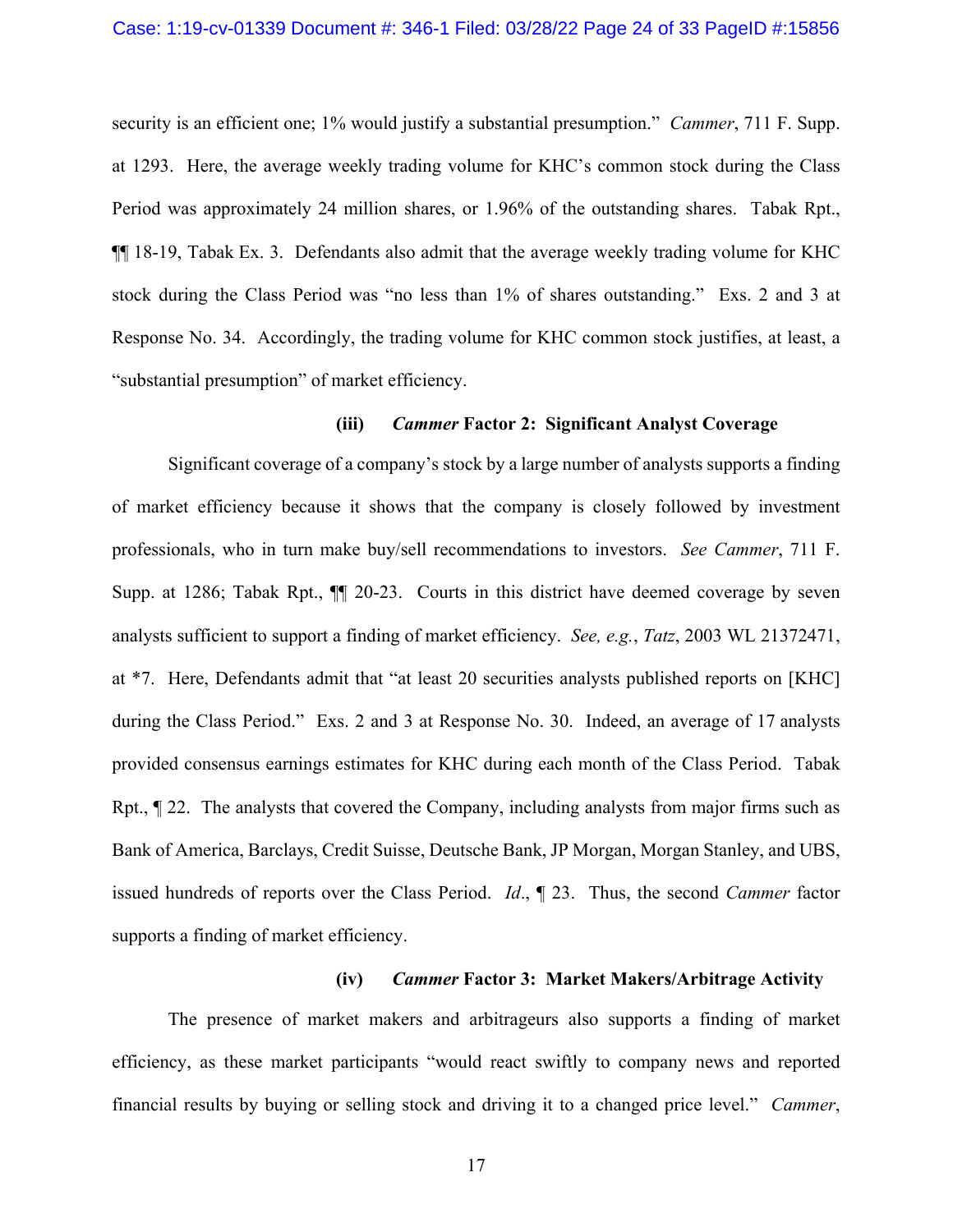711 F. Supp. at 1286-87. According to *Cammer*, "[t]en market makers for a security"—i.e., firms willing to buy or sell the security continuously—"would justify a substantial presumption that the market for the security is an efficient one; five market makers would justify a more modest presumption." 711 F. Supp. at 1293. During the Class Period, there were at least 200 market makers who traded KHC common stock. Tabak Rpt., ¶ 24. In addition, on average, each quarter, 75.8% of the more than 1,100 institutional investors that held shares of KHC common stock during the Class Period were not passive investors and instead changed their positions in KHC stock, a hallmark of arbitrage activity. *Id.*, **11** 25-27. As Dr. Tabak explains, institutional investors can be used as a proxy for arbitrageurs, as "one would expect many of the arbitrageurs who are active enough to move the market to be found among the largest market participants." *Id*., ¶ 25. The large number of market makers and arbitragers supports a "substantial presumption" of efficiency. *Cammer*, 711 F. Supp. at 1293.

#### **(v)** *Cammer* **Factor 4: SEC Form S-3 Eligibility**

Companies that are "entitled to issue new securities using SEC Form S-3 would almost by definition involve stocks trading in an 'open and developed' market." *Cammer*, 711 F. Supp. at 1276-77; *see also* Tabak Rpt., ¶¶ 30-31. It is undisputed that throughout the Class Period, KHC met the requirements for issuing securities pursuant to a Form S-3. Exs. 2 and 3 at Response Nos. 43, 44; Tabak Rpt., ¶¶ 30-31. This factor supports a finding of efficiency. Tabak Rpt., ¶ 31*.* 

### **(vi)** *Cammer* **Factor 5: The Cause-and-Effect Relationship Between KHC-Specific News and KHC's Stock Price**

The fifth *Cammer* factor examines whether a plaintiff can illustrate "over time, a cause and effect relationship between company disclosures and resulting movements in stock price." *Cammer*, 711 F. Supp. at 1291. While "[c]ourts have rejected the idea that the fifth *Cammer* factor is necessary to establish market efficiency," empirical evidence of a cause and effect relationship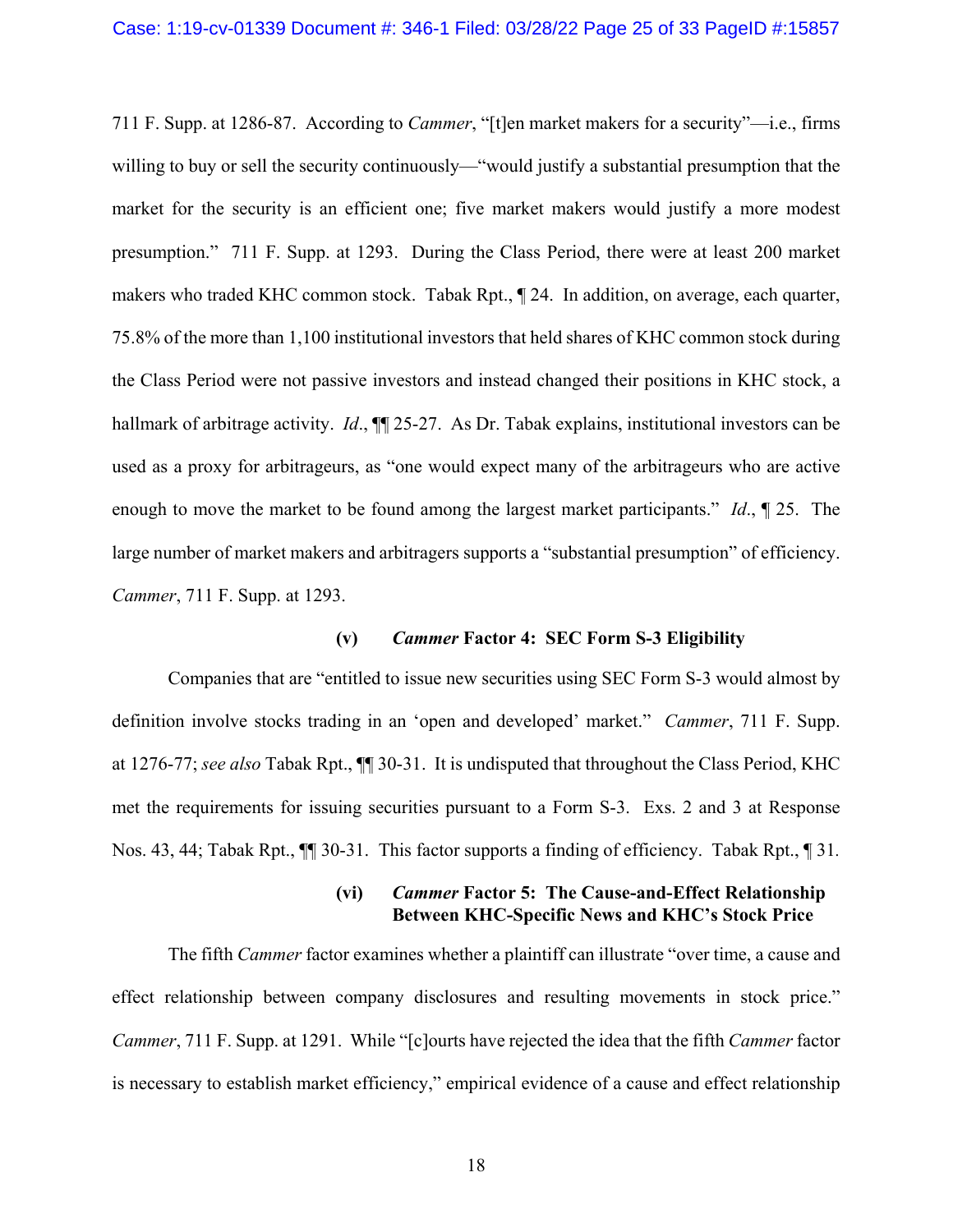#### Case: 1:19-cv-01339 Document #: 346-1 Filed: 03/28/22 Page 26 of 33 PageID #:15858

between corporate news events and a company's share-price movements supports a finding of market efficiency. *W. Palm Beach Pension Fund v. DFC Glob. Corp.*, 2016 WL 4138613, at \*12 (E.D. Pa. Aug. 4, 2016); *see also Strougo v. Barclays PLC*, 312 F.R.D. 307, 320 (S.D.N.Y. 2016) (rejecting argument that fifth *Cammer* factor was necessary to demonstrate efficiency); *Första AP-Fonden v. St. Jude Med., Inc.*, 312 F.R.D. 511, 520 (D. Minn. 2015) (same).

Using statistical analyses based on an event study, Dr. Tabak found clear evidence of a cause-and-effect relationship between the price of KHC common stock and news regarding the Company during the Class Period. Tabak Rpt., ¶¶ 32-46, Tabak Exs. 8a-8b. Event studies, like the one Dr. Tabak performed, are the widely accepted means of establishing the cause-and-effect relationship contemplated by the fifth *Cammer* factor. *See, e.g.*, *Groupon*, 2015 WL 1043321, at \*4 ("Experts use an event study to satisfy the fifth *Cammer* factor, which seeks a cause-and-effect relationship between the release of new information and movements in the stock price."); *Petrie v. Elec. Game Card, Inc.*, 308 F.R.D. 336, 352 (C.D. Cal. 2015) ("Event studies are by far the most common test for a causal connection" between stock price movements and firm-specific news.).

Dr. Tabak performed empirical analyses based on the generally accepted and commonly utilized event study methodology to determine whether KHC stock had a greater frequency of statistically significant price movements on "news days"—days on which there were KHC-related news announcements—than on more typical "non-news days." Tabak Rpt., ¶¶ 32-46. To conduct the study, Dr. Tabak first compared the behavior of KHC's common stock price on earnings announcement dates to its behavior on other days. *Id.*, ¶¶ 38-45. Then, Dr. Tabak performed further, more conservative, analyses comparing the behavior of KHC's stock price on days when there was some mention of KHC in the news to its behavior on all other days. *Id.*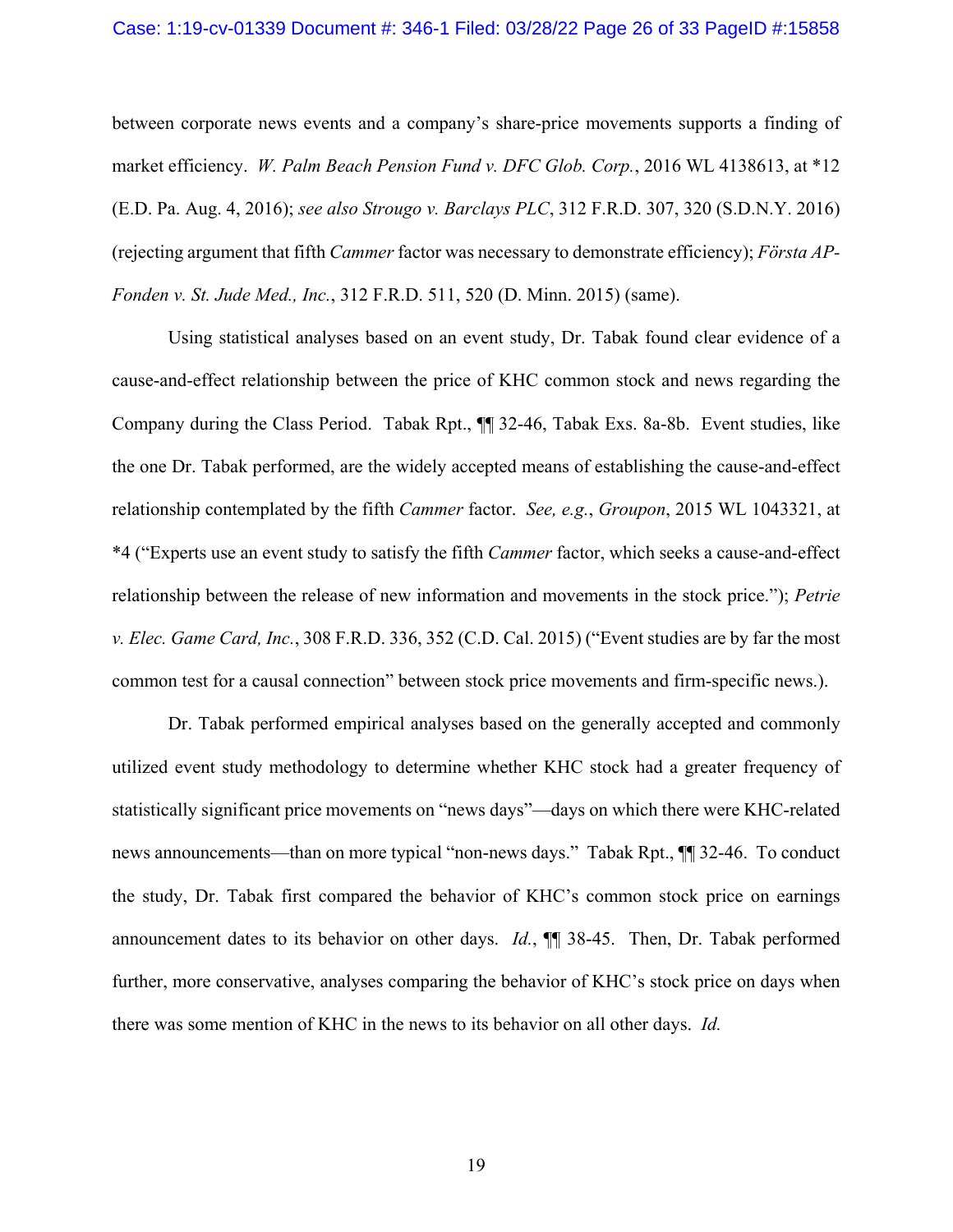For every one of these analyses, Dr. Tabak found more frequent statistically significant stock price movements on "news days" than "non-news days," which provides further evidence that the market for KHC common stock was informationally efficient during the Class Period. Tabak Rpt., ¶¶ 39-46. For instance, KHC's common stock exhibited a statistically significant abnormal price reaction on 78.6% of "earnings-announcement days" compared to just 4.2% of "non-news days." *Id.*, ¶ 43. In other words, KHC's stock price was *more than 15 times* more likely to have a statistically significant abnormal return on "earnings announcement days" than on "non-news days." *Id*. This difference was statistically significant at the standard five-percent level and at the even more stringent one-percent level, meaning that there is less than a one-percent chance of observing a result that strong or stronger, if there was no relationship between firmspecific news and price movements in KHC stock. *Id.* Moreover, even when the definition of "news days" is expanded to include any day on which an article was published featuring KHC in its headline or lead paragraph, the difference between the number of "news days" and "non-news days" associated with statistically significant movements in the price of KHC's common stock is still statistically significant at the one-percent level. *Id.* ¶¶ 44-45. Accordingly, as Dr. Tabak explains, the results of these empirical analyses further "provide strong evidence" of market efficiency. *Id*., ¶ 46; *see also, e.g.*, *In re Teva Sec. Litig.*, 2021 WL 872156, at \*36 (D. Conn. Mar. 9, 2021) ("Dr. Tabak's *Cammer* 5 tests support market efficiency[.]"); *Carpenters Pension Tr. Fund of St. Louis v. Barclays PLC*, 310 F.R.D. 92 (S.D.N.Y. 2015) (fifth *Cammer* factor satisfied where five of fifteen news days exhibited statistically significant returns).

#### **(vii) Additional Factors Confirming Market Efficiency**

In addition to the *Cammer* factors, some courts have considered the following factors in examining market efficiency: (i) market capitalization; (ii) bid-ask spread; (iii) institutional ownership; (iv) float; and (v) autocorrelation. *See Unger v. Amedisys Inc.*, 401 F.3d 316, 323 (5th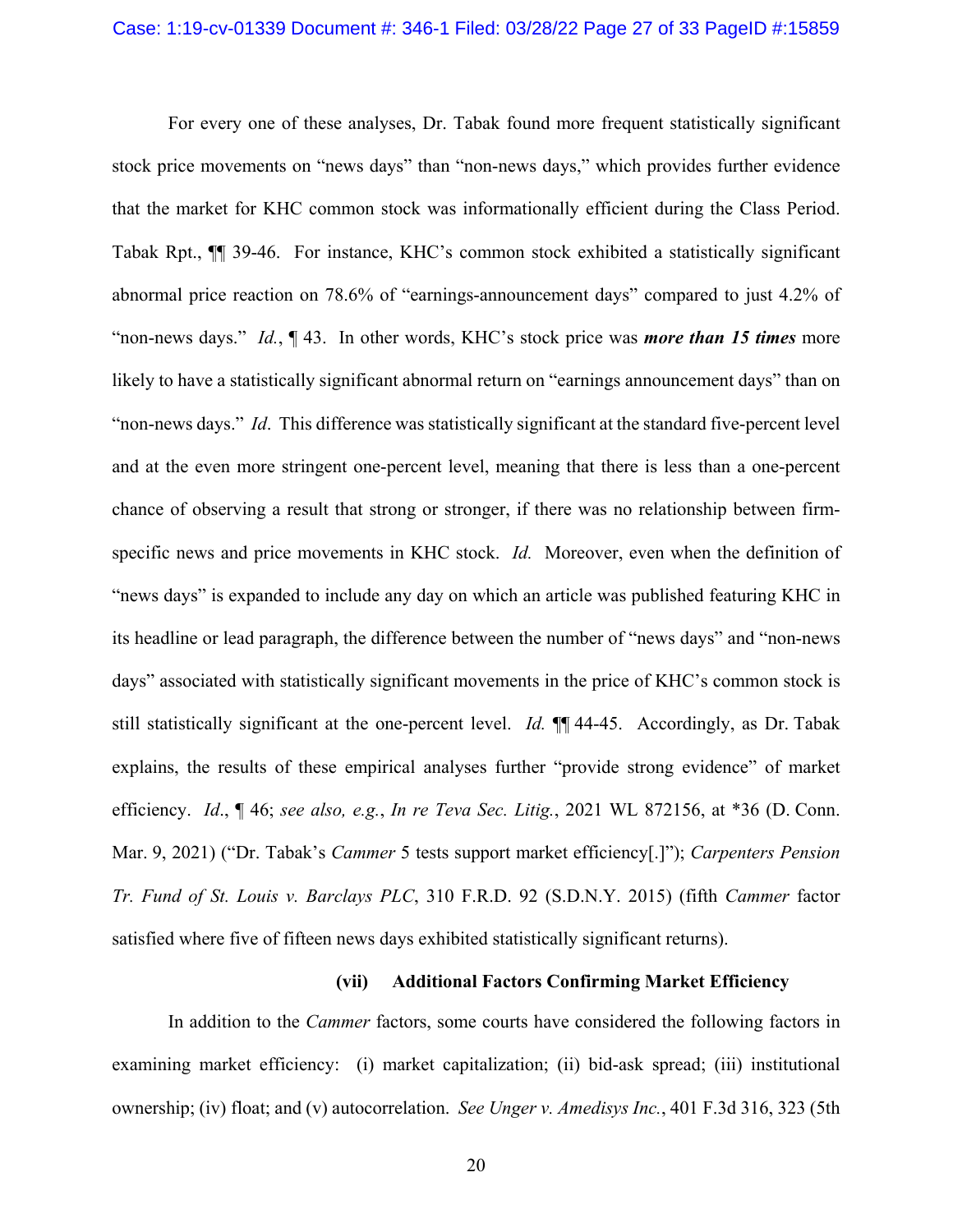Cir. 2005); *Krogman v. Sterritt*, 202 F.R.D. 467, 477-78 (N.D. Tex. 2001); *Cheney v. Cyberguard Corp.*, 213 F.R.D. 484, 501 (S.D. Fla. 2003); *Bennett v. Sprint Nextel Corp.*, 298 F.R.D. 498, 511 (D. Kan. 2014); *Teva*, 2021 WL 872156, at \*9. Each of these factors provides additional evidence of market efficiency with respect to KHC stock.

*Market Capitalization*. Market capitalization "may be an indicator of market efficiency because there is a greater incentive for stock purchasers to invest in more highly capitalized corporations." *Krogman,* 202 F.R.D. at 478; *see also* Tabak Rpt., ¶ 49. During the Class Period, KHC's market capitalization was at least \$33 billion—greater than 94% of the other members of the Russell 3000 Index. Tabak Rpt., ¶ 48; Exs. 2 and 3 at Response No. 32 (admitting that "the minimum market capitalization for [KHC] Stock was over \$30 billion during the Class Period"). KHC's large market capitalization supports a finding of market efficiency. *Groupon*, 2015 WL 1043321, at \*10 (\$800 million market capitalization "far exceed[ed] the \$75 million threshold" indicative of efficiency).

*Bid-Ask Spread*. The bid-ask spread is "the difference between the price at which investors are willing to buy the stock and the price at which current stockholders are willing to sell their shares." *Krogman*, 202 F.R.D. at 478; *see also* Tabak Rpt., ¶ 50. "A large bid-ask spread is indicative of an inefficient market, because it suggests that the stock is too expensive to trade." *Krogman*, 202 F.R.D. at 478. Throughout the Class Period, KHC's bid-ask spread averaged 0.12% of the same-day's closing price, *smaller than 96%* of all other issuers in the Russell 3000 index.5 Tabak Rpt., ¶ 51; *see also* Exs. 2 and 3 at Response No. 54 (admitting that "the bid-ask spread for Kraft Heinz Stock averaged less than 0.15% . . . over the Class Period"). This low bid-ask spread

1

<sup>5</sup> This comparison is based on all other issuers who were members of the Russell 3000 index on the first day of the Class Period.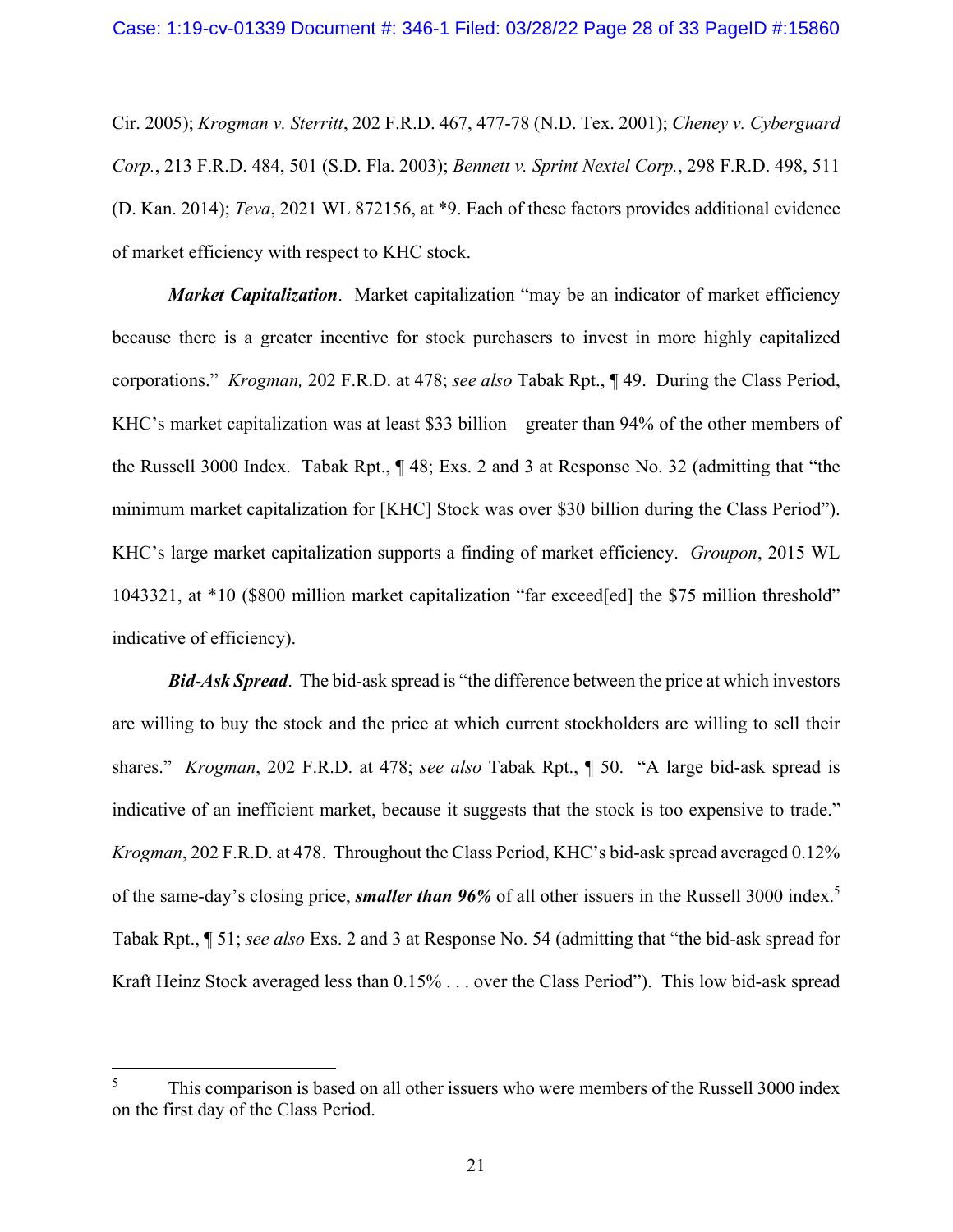supports a finding of market efficiency. *Cf. Cheney*, 213 F.R.D. at 501 (bid-ask spread of 2.44 percent weighed in favor of market efficiency).

*Public Float and Institutional Ownership*. During the Class Period, about half—on average, over 49%—of KHC's common stock was held by non-insiders and, on average, institutional investors held between 31.8% and 37.5% of the total outstanding shares of KHC common stock during a given quarter. Tabak Rpt., ¶¶ 26, 52, Tabak Exs. 5, 7; Exs. 2 and 3 at Response Nos. 29 (admitting that KHC's "public float accounted for, on average, 49.7% of [KHC's] shares outstanding"). These facts support a finding of market efficiency. *McIntire v. China MediaExpress Holdings, Inc.*, 38 F. Supp. 3d 415, 433 (S.D.N.Y. 2014) (public float of 31% to 43% "consistent with a finding of market efficiency"); *Tatz*, 2003 WL 21372471, at \*7 (finding market efficiency where "11% to 13% of the total outstanding common stock of ... was held by numerous large institutional investors"); *In re Alstom SA Sec. Litig.*, 253 F.R.D. 266, 280 (S.D.N.Y. 2008) (large institutional ownership "facilitate[s] the efficiency of the market").

*Autocorrelation and Short Selling*. Dr. Tabak's analysis of autocorrelation and short selling in KHC common stock also supports a finding of market efficiency. "If new information about a company is incorporated slowly into the price of a security, [] the security will exhibit autocorrelation, suggesting an inefficient market." *In re DVI Sec. Litig.*, 249 F.R.D. 196, 213 (E.D. Pa. 2008). Dr. Tabak examined the degree of "autocorrelation," i.e., whether there is a predictable statistical pattern of positive and negative changes in the price of KHC common stock and found no statistically significant autocorrelation. *See* Tabak Rpt., ¶¶ 53-57; *Billhofer v. Flamel Techs., S.A.*, 281 F.R.D. 150, 160-63 (S.D.N.Y. 2012) (lack of serial autocorrelation supports finding of market efficiency). Finally, the large changes in the amount of short interest during the Class Period indicate the lack of any notable constraints on short-selling of KHC common stock. *See*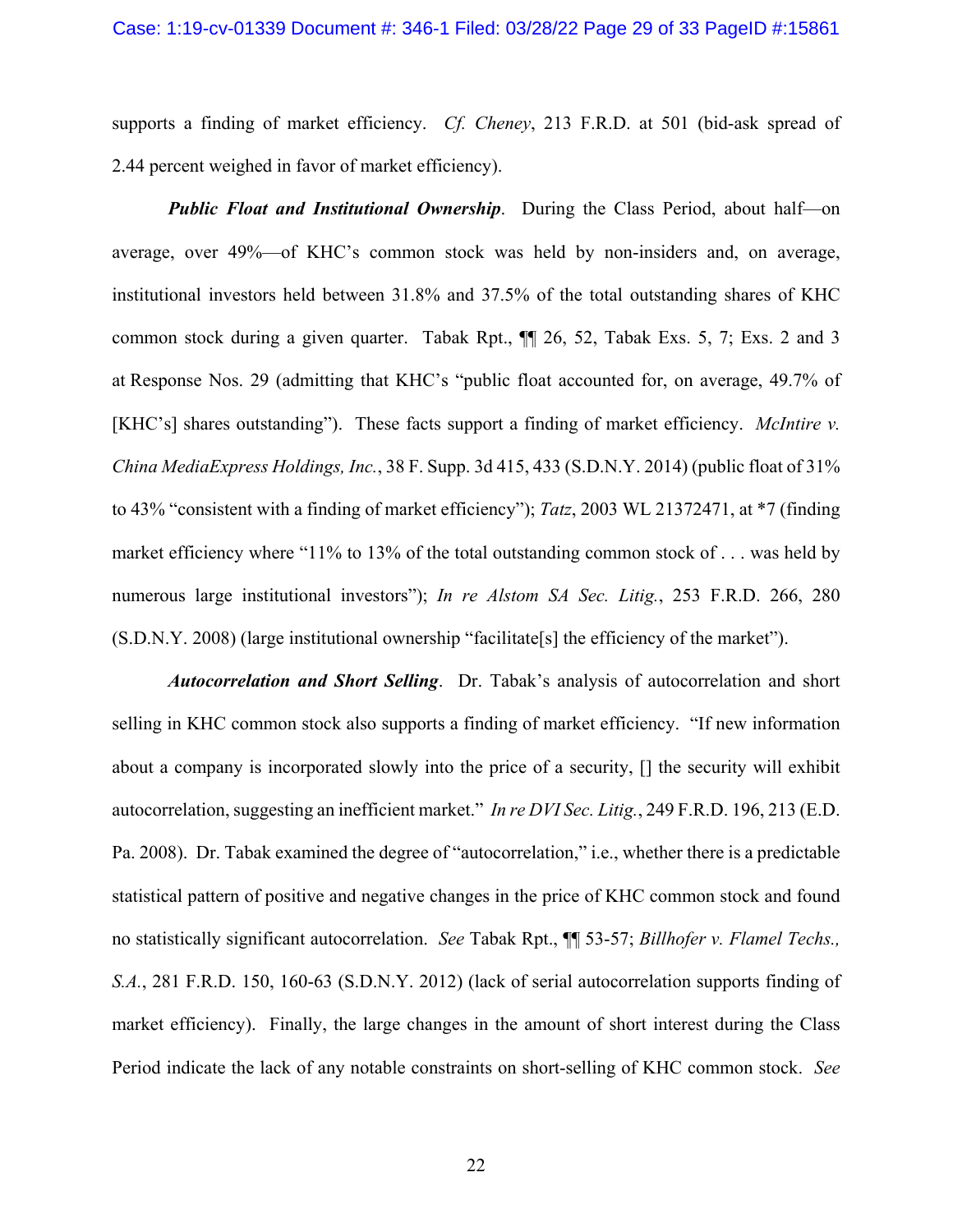Tabak Rpt., ¶¶ 28-29; *see also* Exs. 2 and 3 at Response No. 38 ("[T]he short interest in [KHC] Stock was 14.2 million as of November 30, 2015 and was 20.4 million as of July 31, 2019.").

# **(viii) Put-Call Parity for KHC Options**

Because there is a "close connection between options and the stock on which they are based, if the stock trades in an efficient market, it is highly likely that the options on that stock will as well." Tabak Rpt., ¶ 70. As a result, "if the market for Kraft Heinz's common stock is efficient, there is a mechanism to make the markets for its options efficient as well . . . option markets may be as efficient if not more efficient than markets for stock in the same company." *Id.*, ¶ 62. Notwithstanding this close connection between the efficiency of the markets for a company's common stock and options, as well as his conclusion that KHC common stock traded in an efficient market, Dr. Tabak separately analyzed the efficiency of the markets for KHC options by testing the extent to which damageable KHC options (i.e., options with open interest on at least one disclosure day during the Class Period) satisfied the put-call parity condition. Tabak Rpt.,  $\P$  64-72. The put-call parity condition is a measure of the alignment between the prices of an issuer's stock and options; satisfaction of the condition indicates that, if the market for the issuer's stock is efficient, the market for its options is too. *See id*.; *Barclays*, 310 F.R.D. at 81 ("A putcall parity relationship between the share price and the prices of the put and call options written on the share indicates that the market for the stock and the options written on the stock are efficient."). Importantly, even if the options market is efficient, one would not expect the put-call parity condition to hold where trading costs are arbitrarily low.<sup>6</sup> Dr. Tabak determined that, even under the extremely conservative assumption that there were *zero* trading costs, 93.7% of the

 $\overline{a}$ 

<sup>6</sup> Assuming lower trading costs biases the analysis towards finding a violation of put-call parity because the assumption artificially restricts the range of price discrepancies that would result in a violation of put-call parity, making it more likely to find evidence of inefficiency. Tabak Rpt.,¶ 67, n.51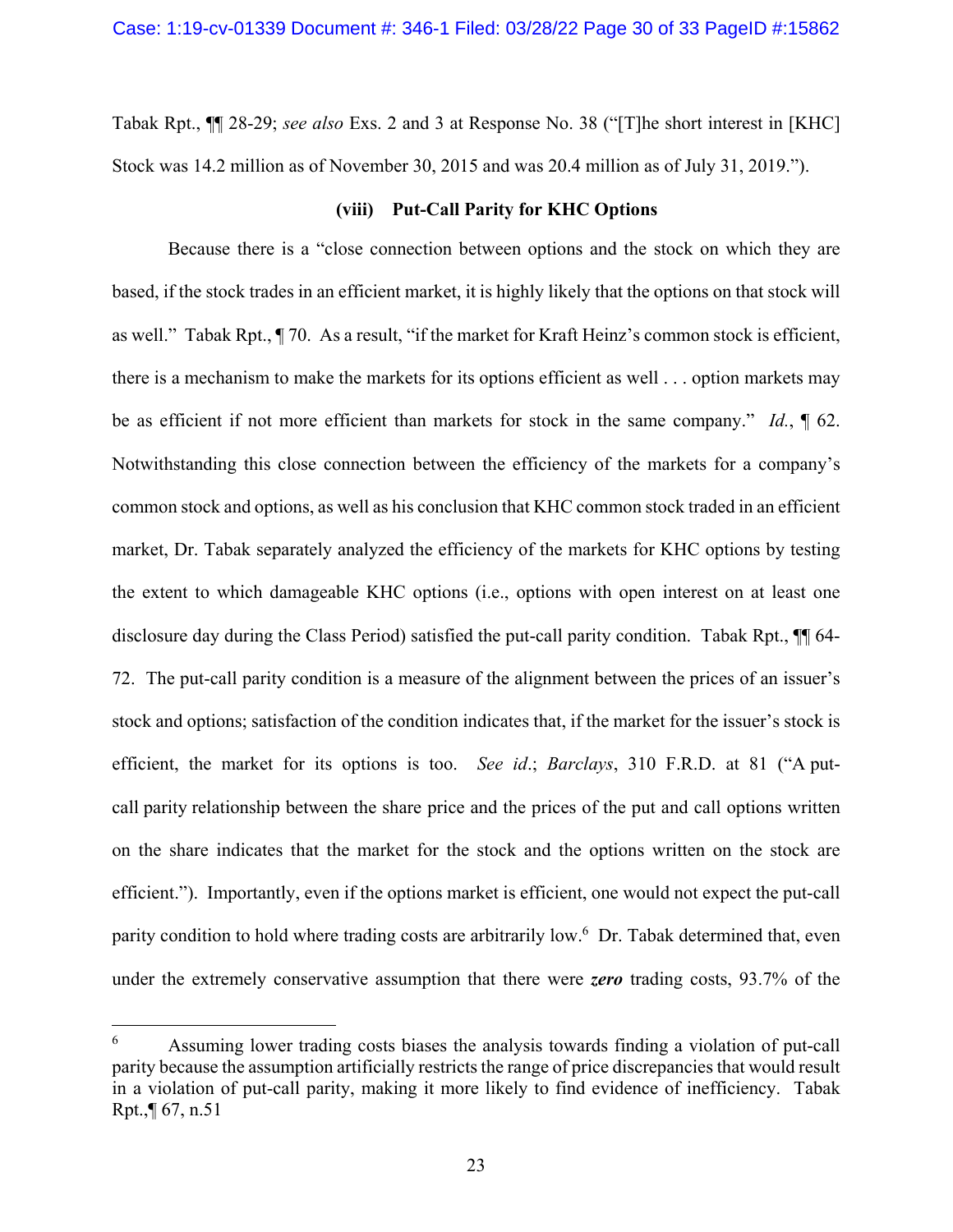Options Data Sample he constructed satisfy the put-call parity condition. Tabak Rpt., ¶ 67. When trading costs are assumed to be just 3.8%, every damageable KHC options series satisfies put-callparity. *Id*., ¶ 69. As Dr. Tabak explains, these results provide evidence that KHC options traded in an efficient market. *Id*., ¶ 72. Indeed, courts have found options markets efficient where nearly 63% percent of the options analyzed meet put-call parity with zero trading costs. *See Merck*, 2013 WL 396117, & Declaration of David Tabak, Ph.D., at 31, *In re Merck & Co. Inc., Sec., Deriv. & "ERISA" Litig.*, No. 2:05-cv-02367-SRC-CLW (D.N.J. April 10, 2012), ECF No. 319-9.

Taken together, each of the five *Cammer* factors, as well as the additional factors that courts have commonly employed in evaluating market efficiency, supports the conclusion that KHC's common stock traded in an efficient market during the Class Period. Tabak Rpt., ¶ 58. Thus, Plaintiffs and the Class are entitled to invoke the fraud-on-the-market presumption of reliance with respect to their Section 10(b) claims based on KHC's common stock. In addition, Dr. Tabak's analysis of the put-call parity relationship for KHC's options, combined with his market efficiency finding for the KHC common stock, demonstrates that the markets for KHC options were efficient during the Class Period. *Id*., ¶ 72. Accordingly, Plaintiffs are also entitled to invoke the fraud-onthe-market presumption of reliance with respect to their Section 10(b) claims based on KHC's options. *See, e.g.*, *Enron*, 529 F. Supp. 2d at 754 ("[E]vidence applying the *Cammer/Unger/Bell* factors to the stock, is sufficient to trigger the fraud-on-the-market presumption for Plaintiffs' § 10(b) claims based on the options.").

#### **2. A Class Action Is Superior to Any Other Method**

Rule 23(b)(3) also requires that "a class action is superior to other available methods for fairly and efficiently adjudicating the controversy." Fed. R. Civ. P. 23(b)(3). As the Court has previously recognized, "the superiority of the class mechanism to individual suits in securities fraud cases such as this is generally taken as a given." *TreeHouse*, 2020 WL 919249, at \*8 n.7.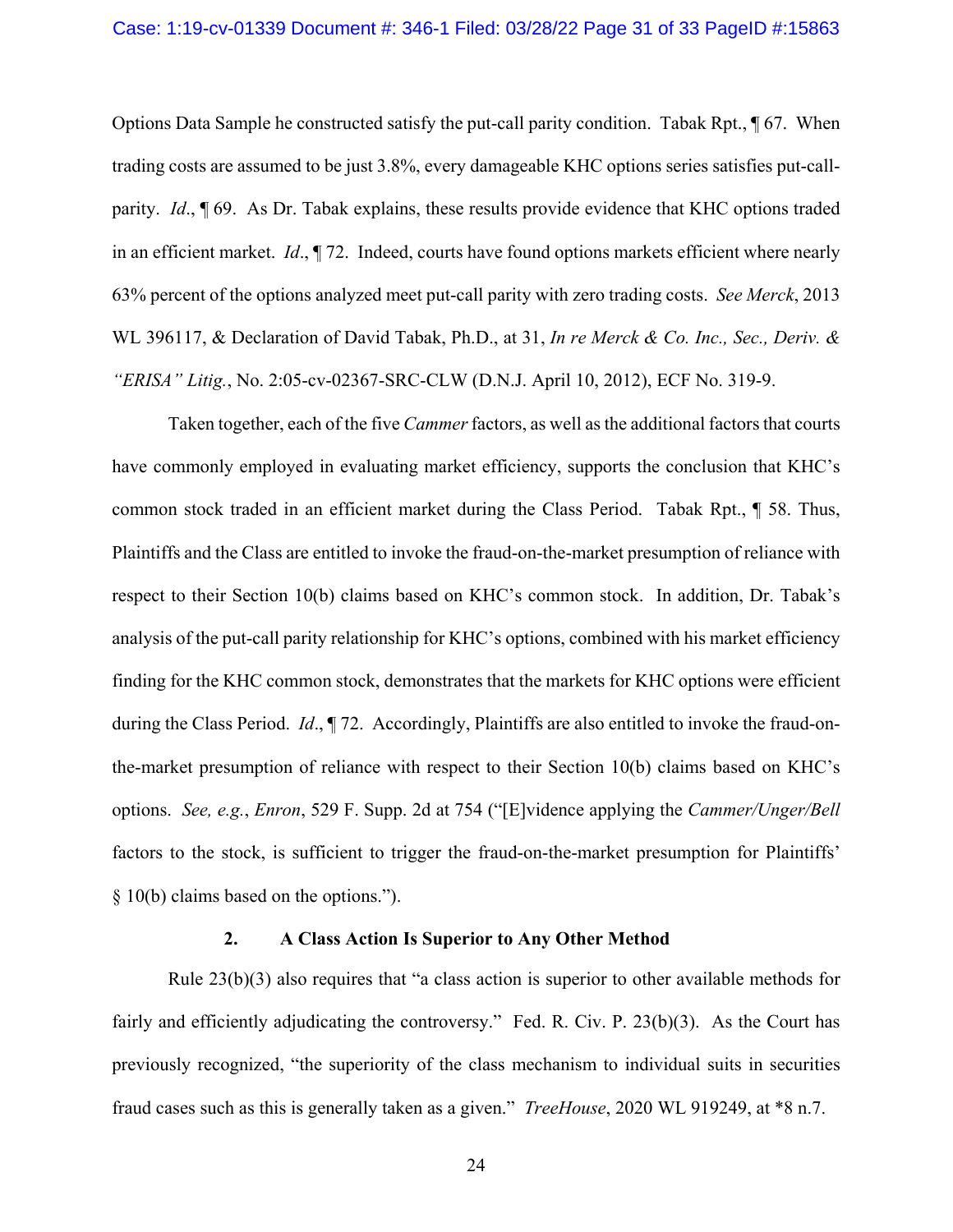In assessing superiority, Rule  $23(b)(3)$  requires courts to consider: (i) class members' interest in individually controlling the prosecution of separate actions; (ii) the extent and nature of any litigation concerning the claims already begun by class members; (iii) the desirability of concentrating the litigation in the particular forum; and (iv) "the likely difficulties in managing a class action." Each of these factors is satisfied here.

*First*, "[a]s with many securities law cases, this case involves a large number of investors who are likely to be geographically dispersed" and many "investors are also likely to have relatively small claims making it expensive to seek recovery through individual litigation." *Neopharm*, 225 F.R.D. at 568. *Second*, Class members' interests in individually controlling the prosecution of separate actions are minimal, and Plaintiffs are not aware of any pending related individual actions related to the claims alleged here. *Third*, concentrating litigation in this forum is desirable. The parties have been litigating this case since 2019, and the Court, having decided Defendants' motion to dismiss, is familiar with the facts and claims. Thus, "[a] class action would be the most efficient use of judicial resources in resolving the common issues alleged in this action." *Id*. *Finally*, there are no management difficulties that would preclude this action from being maintained as a class action—and, in any event, potential management problems are not, standing alone, grounds for denying certification. *Mullins v. Direct Digital, LLC*, 795 F.3d 654, 663-64 (7th Cir. 2015) (failure to certify a class action solely on manageability grounds is generally disfavored). Thus, the class action device is the superior method for fairly and efficiently adjudicating this action.

#### **IV. CONCLUSION**

For the foregoing reasons, Plaintiffs respectfully submit that the Court should certify this action as a class action pursuant to Rule 23, appoint Plaintiffs as the Class representatives, and approve Plaintiffs' selection of Kessler Topaz and Bernstein Litowitz as Class counsel.